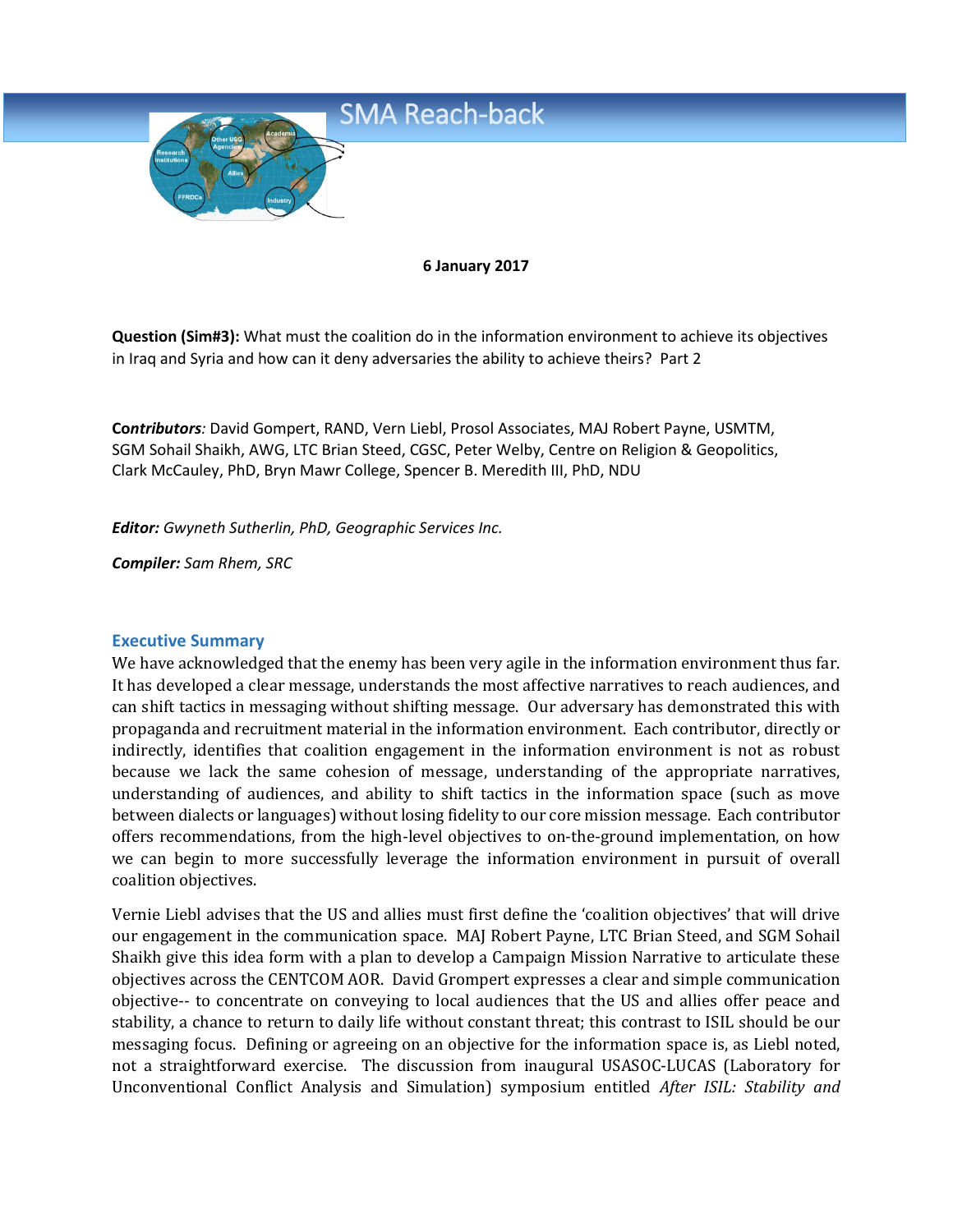*Spillover* in December 2016 illustrates the ongoing challenge—a challenge which leads to an unclear mission narrative.

*Assumptions of an inherent, universal appeal to US values of "life, liberty, and the pursuit of happiness" were countered by arguments that those ideals may exist broadly, but get interpreted and acted upon so differently in different contexts as to make comparisons nonactionable.* (Spencer Meredith, ExecSum)

Payne, Steed and Shaikh describe the lack of mission narrative cohesion as a challenge to mission objectives. They outline a remedy to create and implement a Campaign (MSN) Mission Narrative for CENTCOM to include Strategic, Operational, and Tactical applications. The purpose is to overwhelm the adversary's narrative across the AOR and prevent fractures in mission narrative that can be exploited by the enemy.

A key stage in the development of their (MSN) is understanding the relevant narrative forms that will be affective to local audiences and also identifying viable partners to convey that message. Liebl contends it is essential to recognize there are multiple information environments in the region. He suggests the most pressing analytic challenge is to understand these various environments with their distinct socio-cultural factors including religion and ethnicity. Peter Welby provides a valuable resource with a comparative (English and Arabic) narrative analysis of ISIL and other jihadist propaganda. He examined how a group is able to, "tactically shift its narrative emphasis to suit its target audience." His research points towards how we can observe, learn, and adapt our own approach to audience engagement and narrative development for a multilingual information environment. Clark McCauley presents another resource to help understand local narratives and audiences. He describes the role of emotion in conflict zones for motivation. He also unpacks identity narratives in conflict and argues that the Sunni/Shi'a divide is more of an ethnic conflict that a religious one.

The contributors suggest continued analysis of information environment, audience, and narrative and a way forward to implement analytic findings for the purpose of making the information environment a means to support coalition objectives.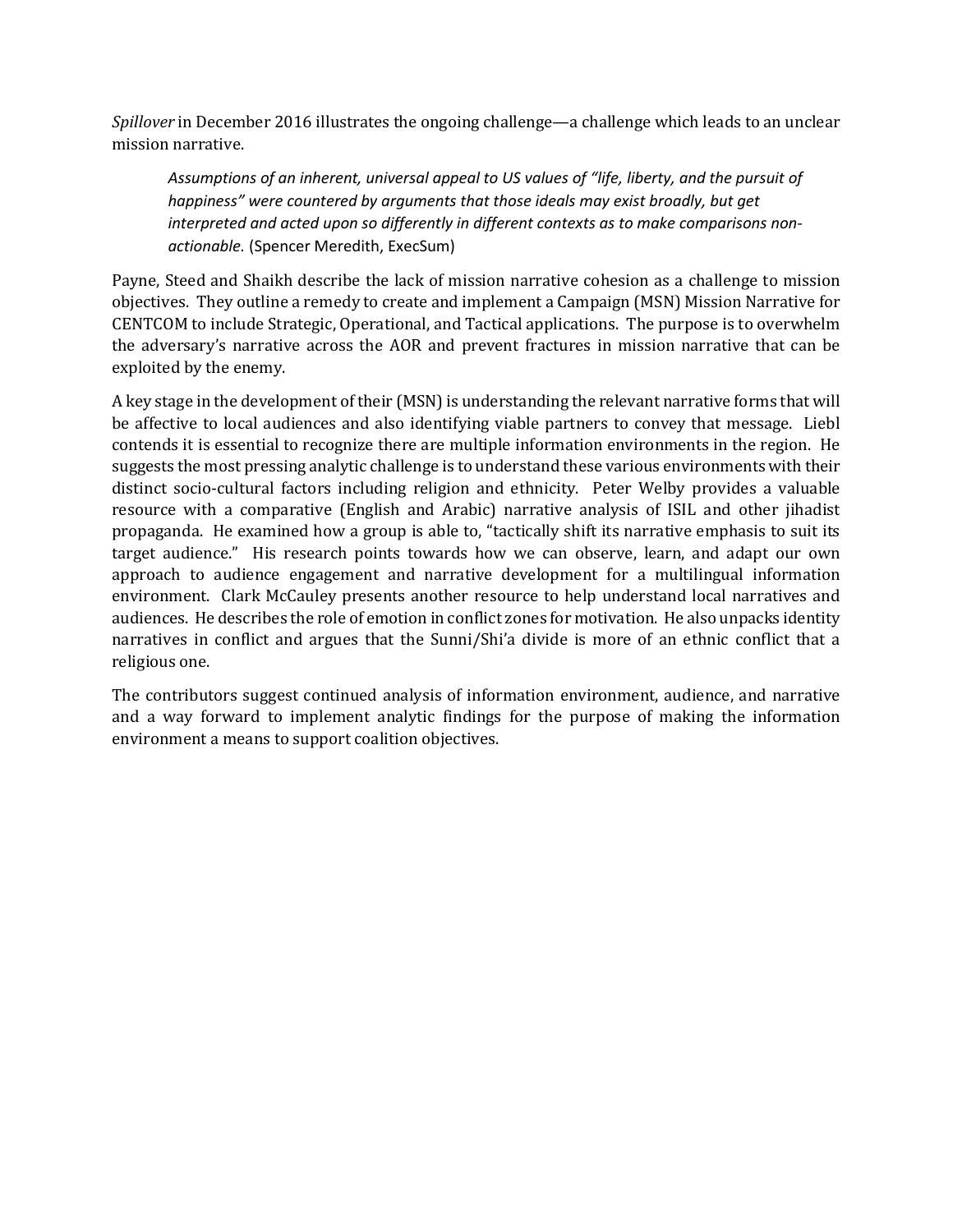#### **SME Input**

#### **David Gompert, RAND**

Ordinary people, of the sort caught in the conflicts in both Iraq and Syria -- whether Sunnis or not - tend to want what ordinary people everywhere want: the opportunity to lead their lives, do their jobs, get to market, get medical care, educate their children, celebrate their faith, receive public services, and so on. Peace may not be a sufficient condition to achieve these qualities of human life, but it is a necessary one. Whereas war destabilizes the human condition, peace offers stability. In both countries, it is now abundantly clear to inhabitants that ISIL offers war, along with the oppression, dislocation and atrocities. It hardly seems necessary to spell out what ISIL offers. But I wonder if we have articulated in a compelling way what we and our indigenous allies offer: Peace. This single, simple notion can be readily supported by reminding the population what has happened when and where ISIL has been sent packing. A lot follows from the message that we offer peace: daily stability and safety, livelihood, markets, services, education, health, rule of law, etc.

This theme of choice between peace and war is easier to articulate and use in Iraq than in Syria, where there is not one but two alternatives to what we offer: ISIL and the regime itself. Yet, it should be possible to message that both ISIL and regime have nothing to offer but war, where as we and our local allies offer peace and all that can flow from it.

#### **Vernie Liebl**

#### **Center for Advanced Operational Culture Learning, Marine Corps University**

BLUF: CENTCOM needs to have a realistic assessment of the Middle East done without the blinders of U.S. governmental/DoD lexicon and conceptual restrictions.

- What are Coalition objectives versus realistically achievable objectives?
- Realize that IO messages cover disparate regions/ethnicities/religious sects/tribal factors and is not Westphalian in concept.
- There are civilizational clashes ongoing.
- What are "Syraqi" Sunni potential options instead of Islamic State rule?

First, what are Coalition objectives in the Iraq AO, the Syria AO, the Iraq/Syria AO and the Middle East AO overall? All of these different 'areas of operation' have different informational environments, and that is not including the sub-regional AOs within Iraq and Syria respectively.

Example, the core Islamic State (IS) area in Syria is the Euphrates River region, as opposed to the Iraq region around Mosul, which is on the Tigris and fronts Kurdish and Shia areas along with other minority pockets. The Syrian IS region literally extends into vulnerable but largely empty desert to the south and only fronts Kurdish territory some distance to the north of the Euphrates river region. This region is extremely different than the Aleppo region, the Damascus region or the Southern Front along the Jordanian/Israeli borders. This does not mean that IS in Syria is only restricted to the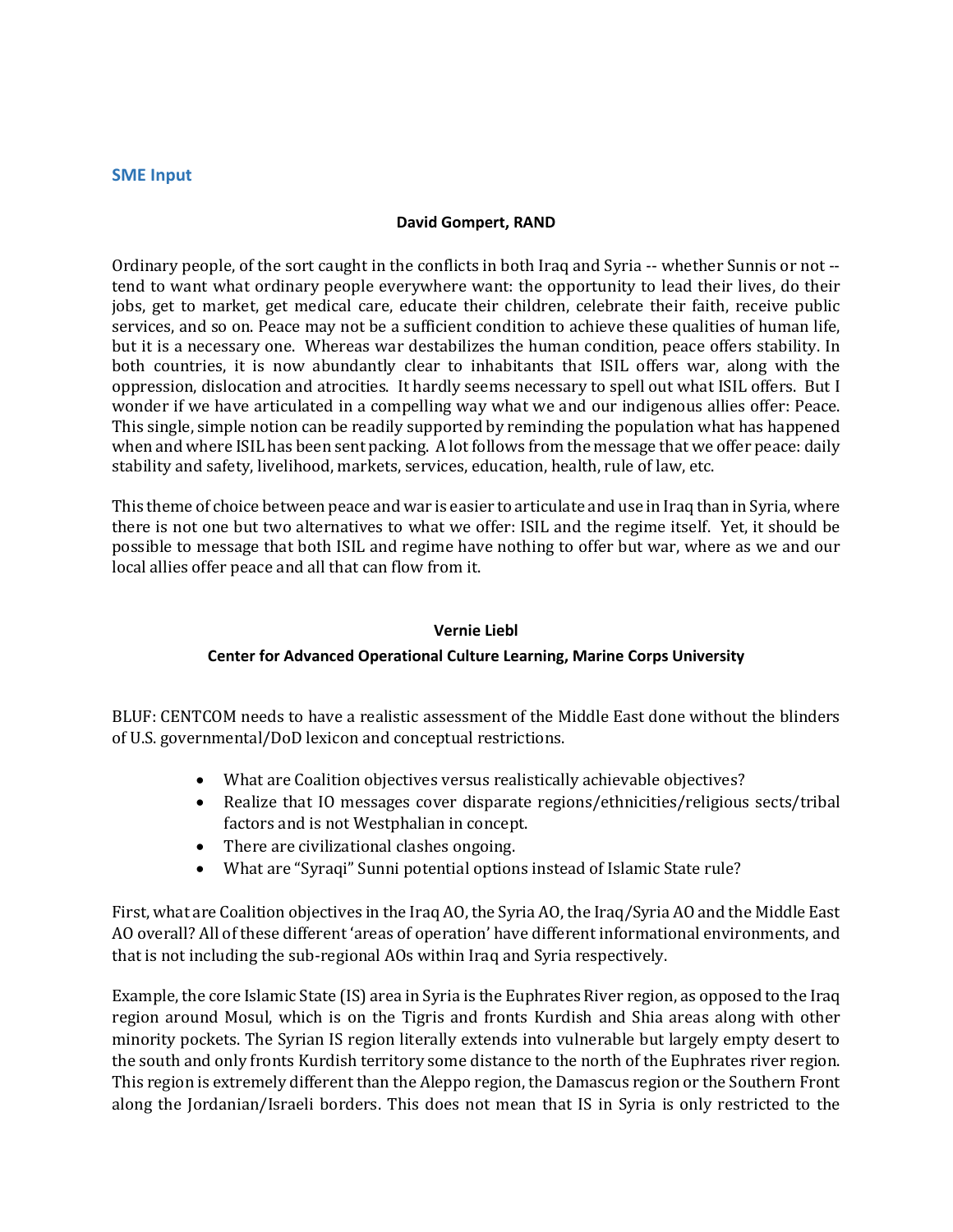Euphrates River region, just that the information environment needs to be recognized as different. Thus, something that might be appropriate in addressing the IS elements in the Southern Front (that would be the *Liwa Shuhada al-Yarmouk* or the Yarmouk Martyrs Brigade [YMB]) would not be appropriate for the IS core around Raqqa.

To address the overall, regional and/or sub-regional information environments, coalition elements need to realize that there are several factors that they (coalition elements/entities) are not addressing, much less even paying attention to. First, coalition elements, primarily western in cultural orientation, are not "seeing" the environments in which they purportedly want to operate. King Abdullah II of Jordan, in a "60 Minute" interview on 25 September 2016, addressed the fact that the "West" does not really understand the environment of the Middle East (see endnote). Most if not all coalition analytical viewpoints of the Middle East are based on a Westphalian understanding, which means looking at the Islamic State through the lenses of an Iraq and Syria problem. This is not so, as there are many other elements involved and IS does not recognize any boundaries which are labelled "Iraq" or "Syria."

For a non-Westphalian view of the Syraq region, the below map (Figure 1) dating from July 2016 is illustrative. Within the recognized and "Western" assigned state boundaries of both Syria and Iraq, there are actually at least five differing entities which could be described in terms of 'states' as well as several sub-state organizational actors. The orange is the Baghdad-based government of Iraq, the dark blue is the Kurdistan Regional Government, an autonomous region of the Iraq government (but in many ways a precursor of a potentially independent Kurdistan), the light blue is the PYD (Democratic Union of Kurdistan) in northern Syria, the red is the Damascus-based government of Syria and the gray is the Islamic State. As well, there is dark green and light green, which represents many of the Syrian Islamic insurgent groups (to include the Free Syrian Army). Included in those are the Al Qaeda-linked (still) Jabhat Fateh al-Shem (Front for the Conquest of the Levant, formerly Jabhat al-Nusra), the Al Qaeda-linked Harakat Ahrar al-Sham al-Islamiyya (Islamic Movement of the Free People of the Levant, called Ahrar al-Sham for short), and the Al Qaeda-linked Caucasus Emirate in Syria (both anti-IS and anti-Asad, affiliated with the AQ-linked Caucasus Emirate in the Northern Caucasus whose primary goal is to drive Russia out of the Transcaucasus). As can be seen, the information environment is complex and dense.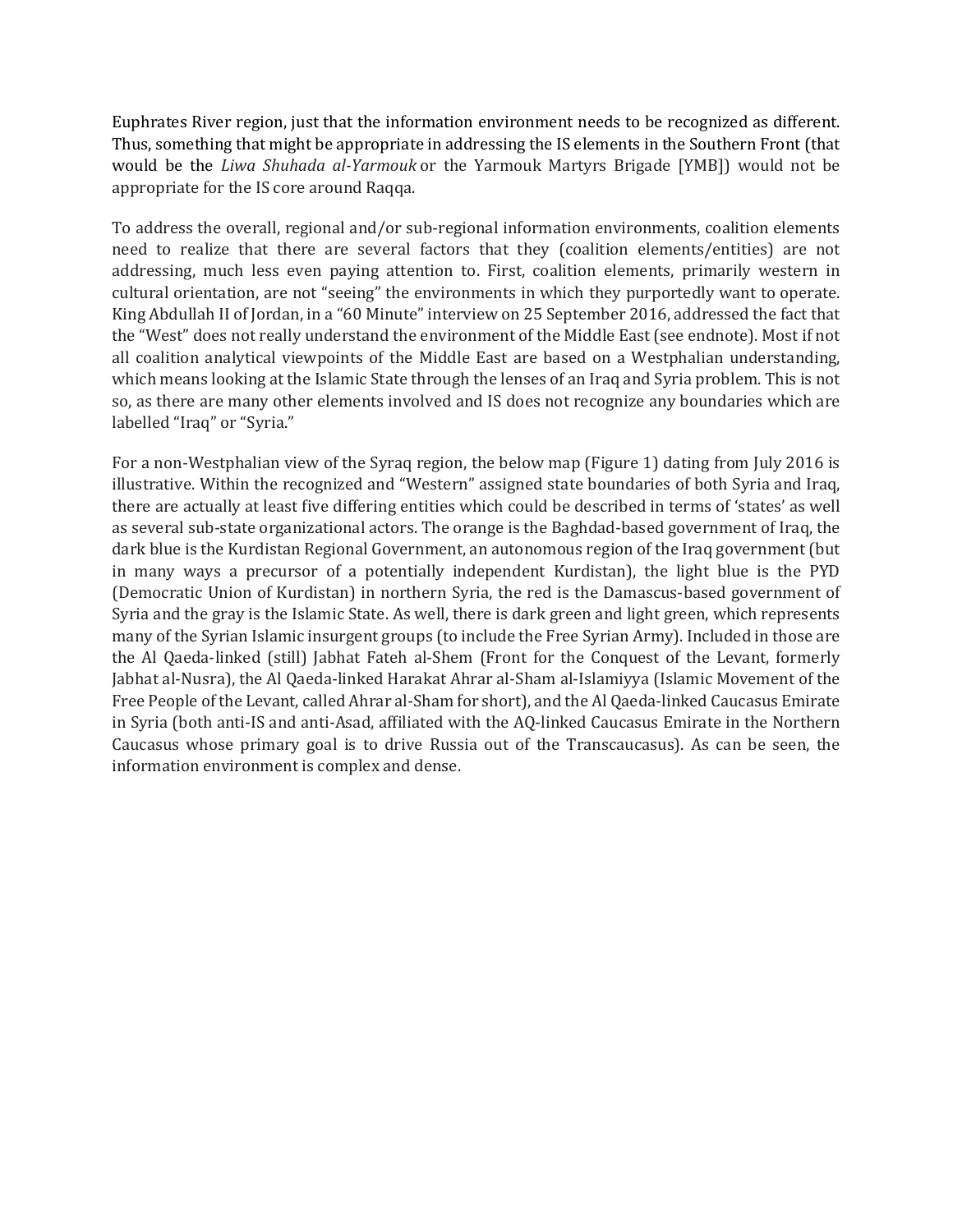

# Figure 1.

In addition to the "political" divisions noted above, there are the ethnic and religious realities on the ground, realities that all too often coalition analysts either minimize or don't even acknowledge as real. The ethnic mosaic of the Syria/Iraq AO is broadly emphasized by the map but is much more complicated. For example, pre-2012 Mosul in Iraq had multiple ethnic/religious groups: Arab Jaziran Sunni

Arab Mesopotamian Shia Kurd Kurmanji Sunni Kurd Kurmanji Yezidi (Yazdanism, or known as Cult of Angels) Kurd Shabak Alevi (Yazdanism, or known as Cult of Angels) Kurd Bajalan Yarsani (Yazdanism, or known as Cult of Angels) Assyrian Nestorian Christian (Jacobites) Assyrian Chaldean Christian Turkoman Sunni Turkoman Shia

Although it is now 2016 and the IS forces have caused many of the none-Sunni groups to flee in whole or part, have evicted others or killed them, there are still numerous ethnic groups still within or near Mosul. There are no PEW polls being conducted inside Mosul (or the IS, for that matter), so how the internal ethnic/religious population data has changed, with at least a million refugees fleeing the city since 2014, is completely unknown. Only a minute amount of anecdotal information is available, which without the ability to verify is practically useless.

To complicate it, lay the tribal element over it. There are hundreds of tribes, many of them related by blood but not by ethnicity. For example, the Shammar are a tribal confederacy composed of approximately 12 million members. Around 6.5 million live in Saudi Arabia, another 3 million in Iraq,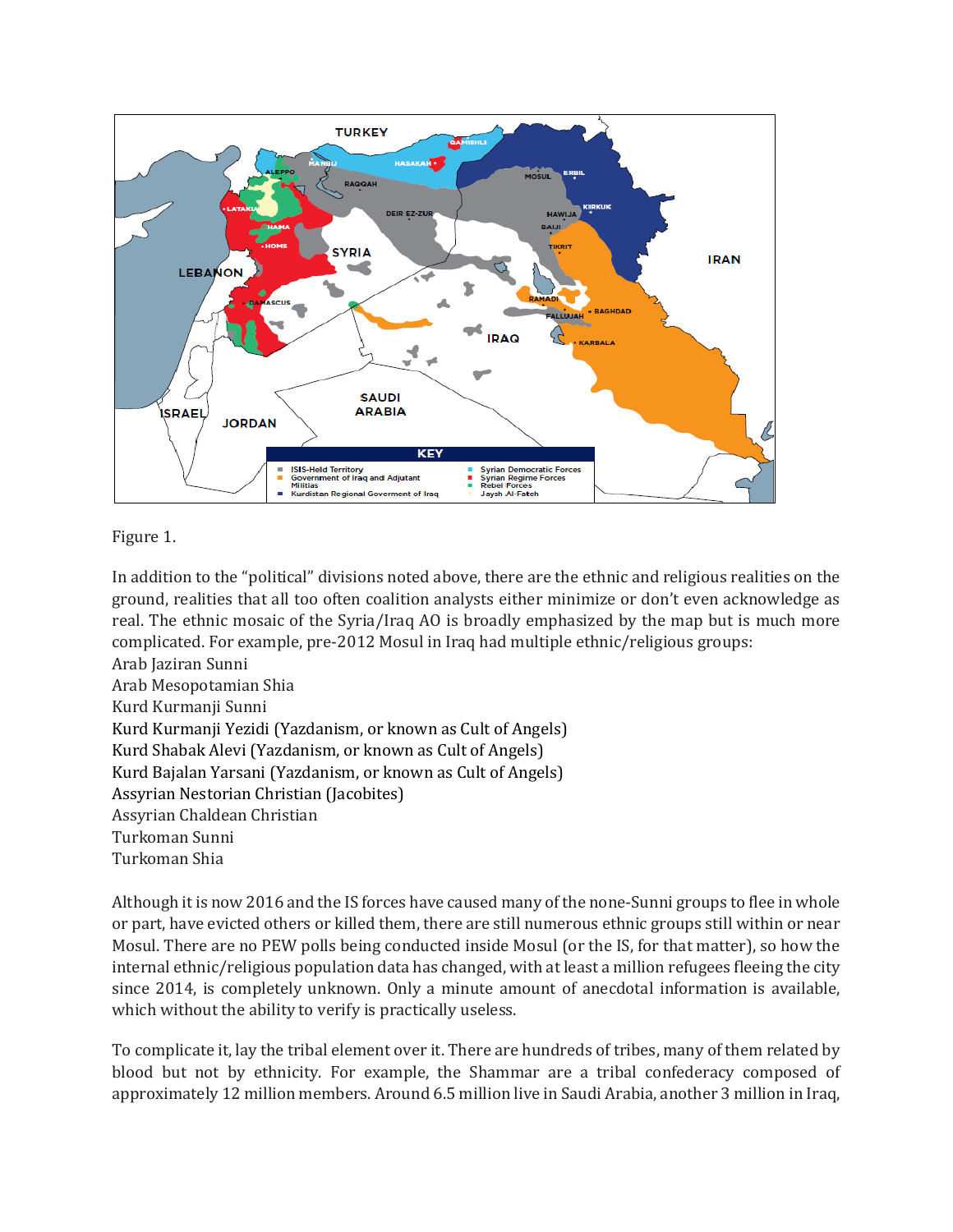half a million in Syria and approximately 3 million spread among Kuwait, Jordan and Qatar. The tribal headquarters is normally in Mosul, and the tribe is divided in Iraq into two parts. The northern Shammar are called the Shammar al-Jarba and are mainly Sunni while the southern Iraqi Shammar are mainly Shia (converted in the 19th century, thus they are Akbari Shia vice the Persian Usuli Shia) and called the Shammar Toga.

Tossing into this already dense stew, which is constantly changing due to migration (mostly forced), war and huge income inequities, is the Sunni-Shia Proxy conflict. The main Sunni protagonist is Saudi Arabia. Saudi Arabia is expending significant resources in Iraq and a lesser amount in Syria (there, the Gulf States pick up much of the slack for the Sunni elements, to include Al Qaeda), as well as areas outside of the immediate AO, such as Yemen and Bahrain. The main Shia protagonist is Iran, which is expending significant resources, and increasingly blood, in both Iraq and Syria, as well as Yemen and Bahrain. It is easy to ignore this but the Islamic State considers Shia as apostates, deserving of nothing but death. As a large number of coalition command and control personnel are from the secularized "West" it is very difficult to drive the point home that this is a confessional struggle.

Finally, in association with the previous paragraph, coalition analysts and leaders refuse to acknowledge that much of the struggle really is a "Clash of Civilizations." While it is easy at this point to say, "Bah, I don't want to hear this" as it is neither actionable intelligence nor the operationalizing of military/political effort, one must understand what civilizations are in conflict. Yes, there is a confrontation between Islam and all those not Muslim. An easy perusal of the Quran and supporting Ahadith would prove that, despite what coalition states do not want to acknowledge. But other civilizations are also involved. As noted above, Sunni civilization is in a 1,400 year long clash with Shia civilization. Centralizing "modern" urban culture/civilization (authoritarian?) is clashing with tribal cultures/civilization (decentralized). As well, the rapid spread of electronic social media with its undercutting of traditional informational flows and restrictions is creating huge upheavals in traditional control structures and the opening of new information vistas to the "common" individual.

So, I have posited a great number of barriers to achieving information operational success within Iraq and Syria. Let me elucidate an ICONS virtual exercise conducted in April 2016. The goal of the IO exercise was to, in essence, steal the Sunnis of Iraq from under the control of the Islamic State. So, it is necessary to examine the choices starkly presented to those Sunni Iraqis (note, there was no correlating effort towards Syrian Sunnis).

The following are factors militating continued Sunni support to the Islamic State. First, examining in a macro-manner, if a Sunni Syrian reverts from IS control to control by the Alawite-dominated and Iranian-influenced Damascus government, the outcome will likely be punitive for the Sunni, as the Damascus-oriented forces will want to both punish "the enemy" and then closely control them as well as extract resources from them to reconstruct Syria as well as enrich themselves as the "winners." If the Syrian Sunni chooses not to revert to the Damascus regime but instead places themselves under the control of various insurgent groups (such as Jabhat Fateh al-Sham or Ahrar al-Sham), there is no proven record of governance by any "in rebellion" insurgent entities. Thus, the Syrian Sunni placing his/her fate in the hands of such insurgent groups would likely live a life best exemplified as "nasty, short and brutish."

On the other hand, from an Iraqi Sunni currently living under an admittedly harsh IS regime, to revert to the control of a corrupt Shia-dominated and Iranian supported government dependent in large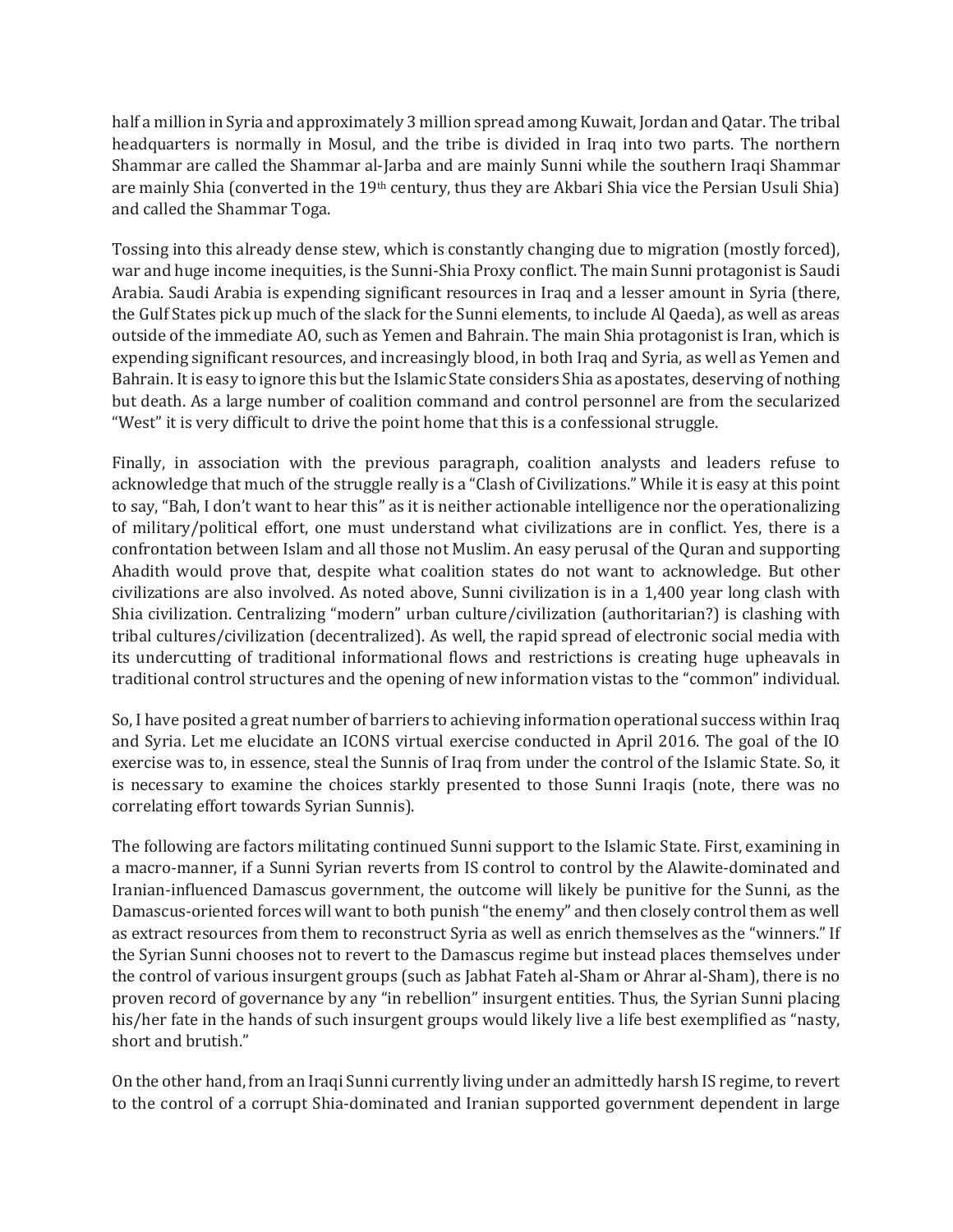part on anti-Sunni ideological sectarian militia (PMUs) for security. Like on the Syrian side, prospects for a peaceful reintegration into a Shia-majority society without retribution and financial exploitation are likely small. Alternatively, Iraqi Sunnis could flee to Kurdish-controlled areas around Kirkuk, but such an action would mean placing themselves into the hands of Kurds who have been known to be conducting ethnic cleansing of Arabs. Finally, Iraqi Sunnis could, if possible, place themselves under the mercies of fellow tribes who are currently out of favor with the Baghdad government (although not actively hostile most of the time) but who are at present greatly supported by external entities like Saudi Arabia, Qatar, etc. Faced with such unreliable long-term support, these Iraqi Sunnis will at some point have to still deal with the Baghdad government.

Thus, from the perspective of many of the Sunnis living under the sway of the Islamic State, the "least" onerous choice might be to continue to live under the Islamic State. It is this fear of Shia retribution and long-term conflict which the Islamic State is greatly exploiting.

From a coalition perspective, what is required to achieve declared objectives by using the information environment is a cold hard examination of what is desired, what is possible and what is best for the United States of America, completely apart from what could be done in the Iraq/Syria AO. It has been, in the opinion of this SME, that short-term coalition objectives based on purely humanitarian (read "western") reasons which are completely acultural within the Middle East, a huge reason for continuing failure of what may loosely called "policy" in this region. If the desire is for a peaceful solution, it should be understood that this is impossible without a regional tyrant, as history shows. The use of unrealistic "soft power" tools whose ramifications are unknown, amongst populations who are historically inured to harsh, exploitative methods of control as well as a "zerosum" culture, is not aided by an unwillingness to use hard coalition power, combined with thoughtful goals based on realistic national expectations.

The coalition can partially deny real or potential adversaries within the Iraq/Syria AO by access to the information environment by isolating the AO via electronic embargo (meaning offensive cyberwar). If combined with a real physical embargo as well as selective targeted kinetic "jamming," it would be possible to deny much of the IO environment to IS. Simultaneously, well thought out IW efforts aimed at destroying the religious legitimacy of the IS would go a long way to destroy the IS. One thread to denying adversarial ability to achieve their religiously-prompted intolerance would be to simply introduce doubt into their world view(s). There are various methods to do so on this theme but I will not share them in this forum.

However, for all such methods there would/will need to be a combined effort of Middle Easternbased Muslim religious scholars and coalition SMEs in order to avoid the appearance of Islam versus the world views or for Sunni Muslims to fear a Shia Muslim conquest (or Shia fear of a Sunni conquest). To do so, though, the gross strait jacketing of coalition SMEs by the pernicious influence of Political Correctness, itself a product of the anti-Western political doctrine of Multi-Culturalism, would need to be removed. Without a free exploration and understanding of Islam as well as non-Islamic religions, goals and desires, real IW efforts in the information environment of the religiously fractured Middle East is not possible.

# Endnotes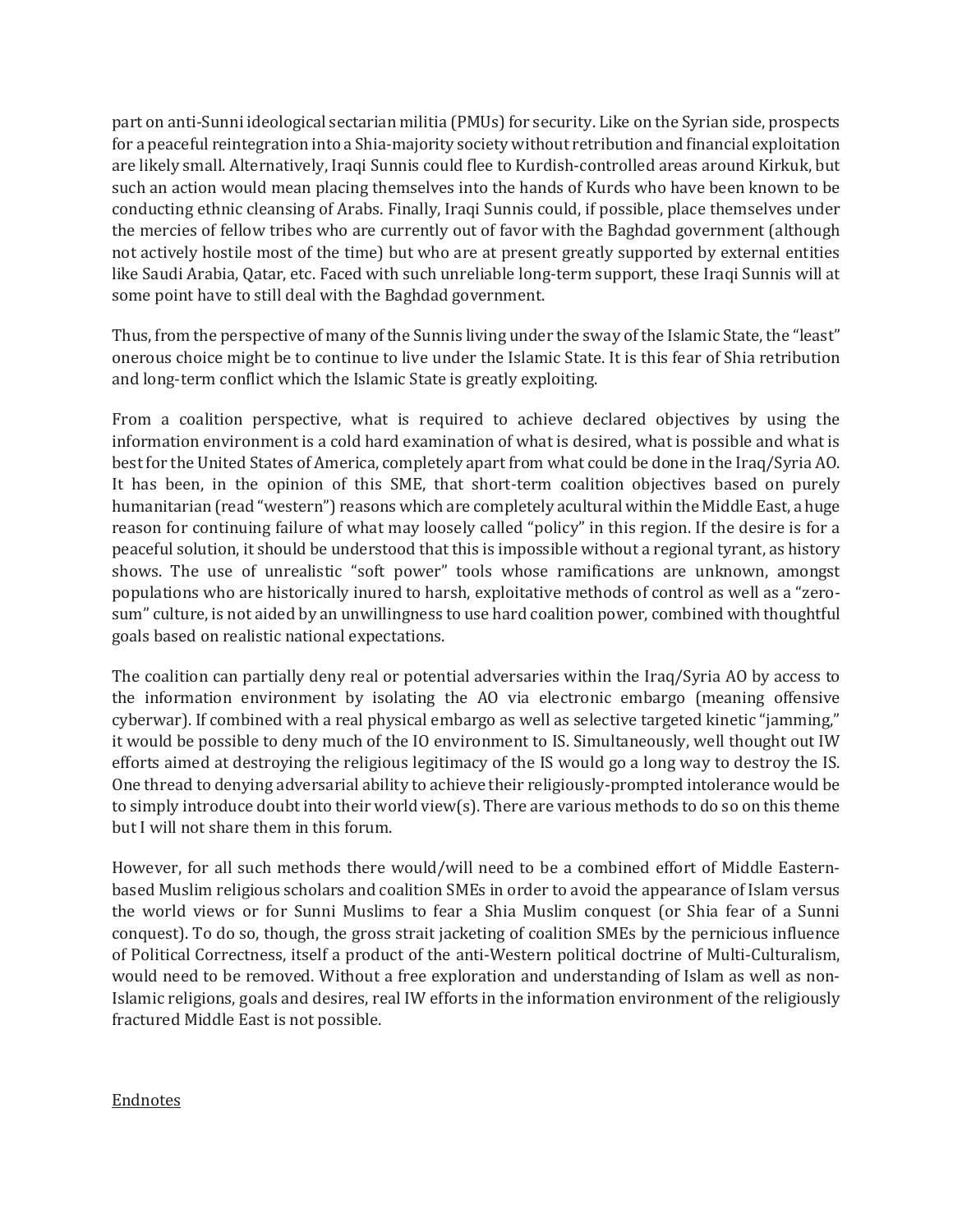**"The King" CBS '60 Minutes' Extract**, Scott Pelley, 25 Sep 2016, [http://www.cbsnews.com/news/60-minutes-king-abudallah-jordan-amid-crisis/.](http://www.cbsnews.com/news/60-minutes-king-abudallah-jordan-amid-crisis/)

King Abdullah II:I think the problem with the West is they see a border between Syria and Iraq. Daesh does not. And this has been a frustration, I think, for a few of us in this area with our Western coalition partners, for several years. You know, the lawyers get into the act and say, "But there's an international border." And we say, "For God's sake, ISIS doesn't work that way." So if you're looking at it and want to play the game by your rules, knowing that the enemy doesn't, we're not going to win this.

Scott Pelley: It seems like American presidents think they know this region better than you.

King Abdullah II: They seem to understand us better than we know each other. And as a result you can see the train on the track coming to the, and we do advise that, if we keep going that way, it's pretty obvious to some of us what's going to happen. And you know, you can only express your views as much and as emotionally as you can. The ethnic makeup of the region is pretty glaringly obvious for us that live in the region, that advisors and think tanks in the West seem to know us better than we supposedly know ourselves. I mean, Syria, when it started, everybody was saying six months. And I said, "Look, you know, if you're saying six months, I'm saying six years." We're in for the long haul, not only in Syria and Iraq, but for the whole region and for the world, unfortunately.

Scott Pelley: But isn't there gonna have to be a Western army of some kind on the ground in order to take the territory?

King Abdullah II: Enablers. Enablers. Because, at the end of the day, you can't have Western troops walking down the street of Syrian cities and villages. At the end of the day, you need the Syrians to be able to do that.

# MAJ Robert Payne, USMTM, LTC Brian Steed (ME FAO) and SGM Sohail Shaikh (PSYOP)

What must the coalition do in the information environment to achieve its objectives in Iraq and Syria and how can it deny adversaries the ability to achieve theirs?

Theory: Coalition forces are struggling to achieve its objectives in Iraq and Syria because its efforts are being overwhelmed by adversarial narratives that provide maneuver space for the adversary to survive, operate, and execute attacks from.

Thesis: CENTCOM must execute a strategic mission narrative that synchronizes all JIM efforts across the AOR Coalition Forces operate in. This will enable coalition forces in Iraq and Syria, Afghanistan, or elsewhere to execute a synchronized operational mission narrative at their echelons. The operational mission narrative will allow tactical units to execute a synchronized mission narrative that is mutually supporting to one another, as our advisory does, and deny adversaries the ability to achieve their objectives through the narrative space.

Why: If tactical units, or even operational echelons fail to synchronize their mission narratives from the strategic echelon contradictions will emerge creating opportunities for exploitation by the enemy. Coalition forces operating in North Africa conduct an operation that results in "A" narratives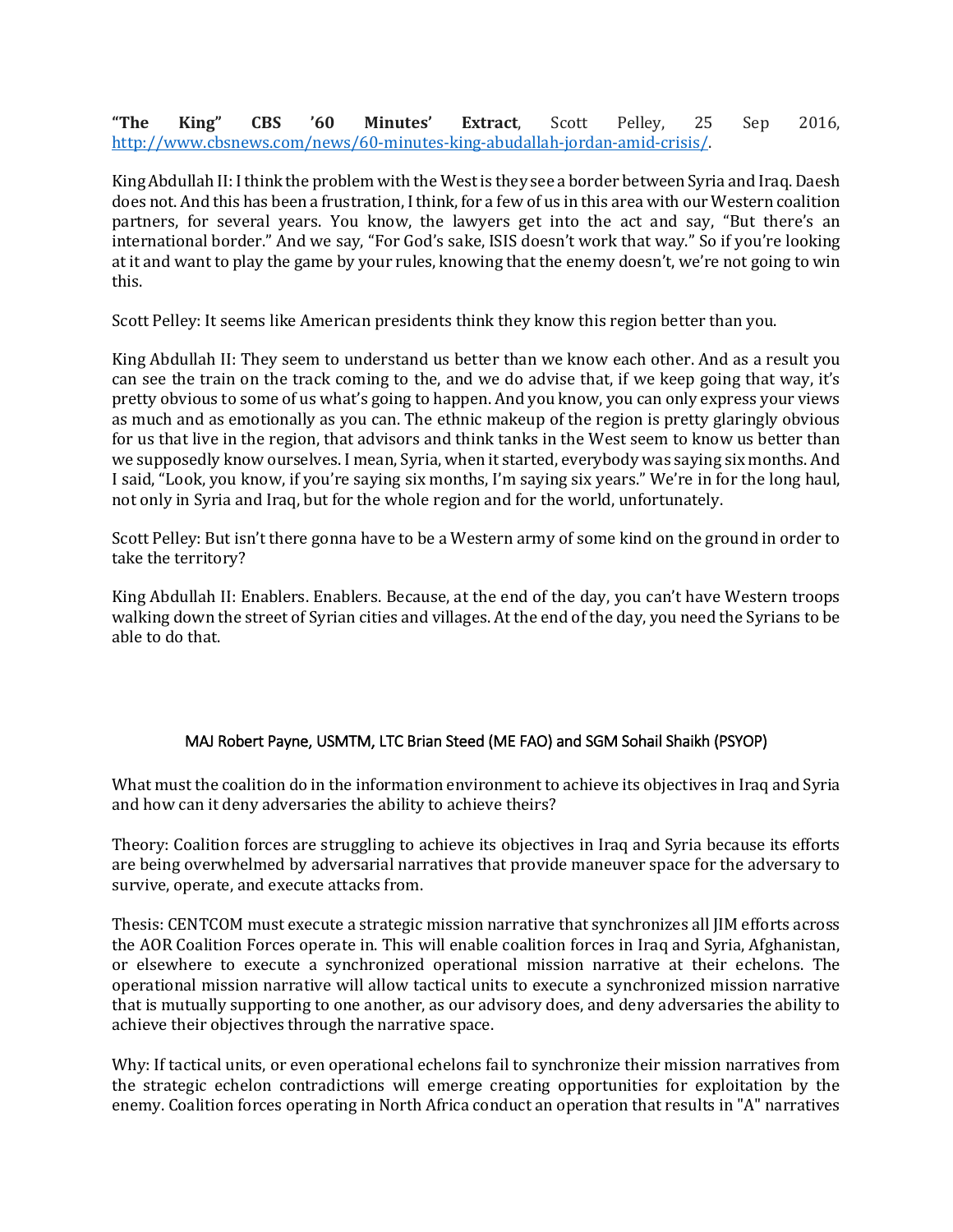propagated across the region while coalition forces in Afghanistan execute operations resulting in "Z" narratives propagated across region. This space, if not synchronized is easily open to manipulation by the adversary. However, if synchronized is becomes more difficult to manipulate thus limiting the narrative space the adversary operates in. It must begin with the strategic level.

How: Coalition forces must identify 1) Who is/are the most credible messengers of the strategic narrative; 2) What is the most logical strategic narrative that resonates across the AOR within the local belief system; 3) Identify what master narrative residents across the AOR care enough about to translate into human behavior that achieves U.S. interests.

Coalition forces must be open to the possibility that the United States may not be the most credible propagator of the strategic mission narrative, however by supporting it at the operational and tactical echelons U.S. interests can be accomplished.

Coalition forces have been producing study after study for several years. A favorite is the Decade of War Vol I study by JCOA from Jun 2012. It accurately identifies our current challenges. What is not happening, from our vantage point, is the challenges are not being effectively mitigated down to the tactical level. We believe this is because a lack of mission narrative remains the center of gravity for overcoming these challenges and coalition forces have yet to execute a synchronized mission narrative from the top down.

Some JCOA Points with personal observations demonstrating its continued relevance today:

• Understanding the Environment: Coalition forces don't understand the narrative environment, how it directly impacts the lethal and non-lethal fight

• Conventional warfare paradigm: Coalition forces cannot kill their way to victory. The ambivalent population that just wants to live a peaceful life directly impacts every decision coalition forces are faced with. When a child's body washes up on a European shore strategic policy is impacted. War has been democratized and that dead child impacts the votes of who fights, who flees, who commits resources to support refugees, who gives up, who casts blame.

• Battle for the narrative: Does what we say, how we say it, and how we show it (images) align with what we do, how we do it, and how we are seen doing it? This is the narrative space we must synchronize<br>Trans

• Transitions: What is being done to synchronize the friendly maneuver space among coalition units conducting RIP's? Do they know how to transition mission narratives – We lack knowledge of it if they do.

• Adaptation: Four years after the DoW study Mission Narrative lacks any DOTML-PF support that translates into a change in the way tactical echelons prepare for combat deployments.

• SOF-GPF Integration: They both operate in the same narrative space; do they integrate messaging?

Additionally, US forces remain ignorant of the pre-existing (liminal) narrative of the host-nation populations with which we interact. There is little understanding of the identity, deep-seated humiliations and grievances that shape this liminal narrative. This results in US personnel regularly conducting themselves in ways that confirm the negative liminal narrative rather than providing an alternative, positive US promoting narrative.

Recommendation: A unique short-duration study is executed to develop a coalition 1) strategic mission narrative, and 2) enable follow-on operational and tactical mission narratives to be developed and executed.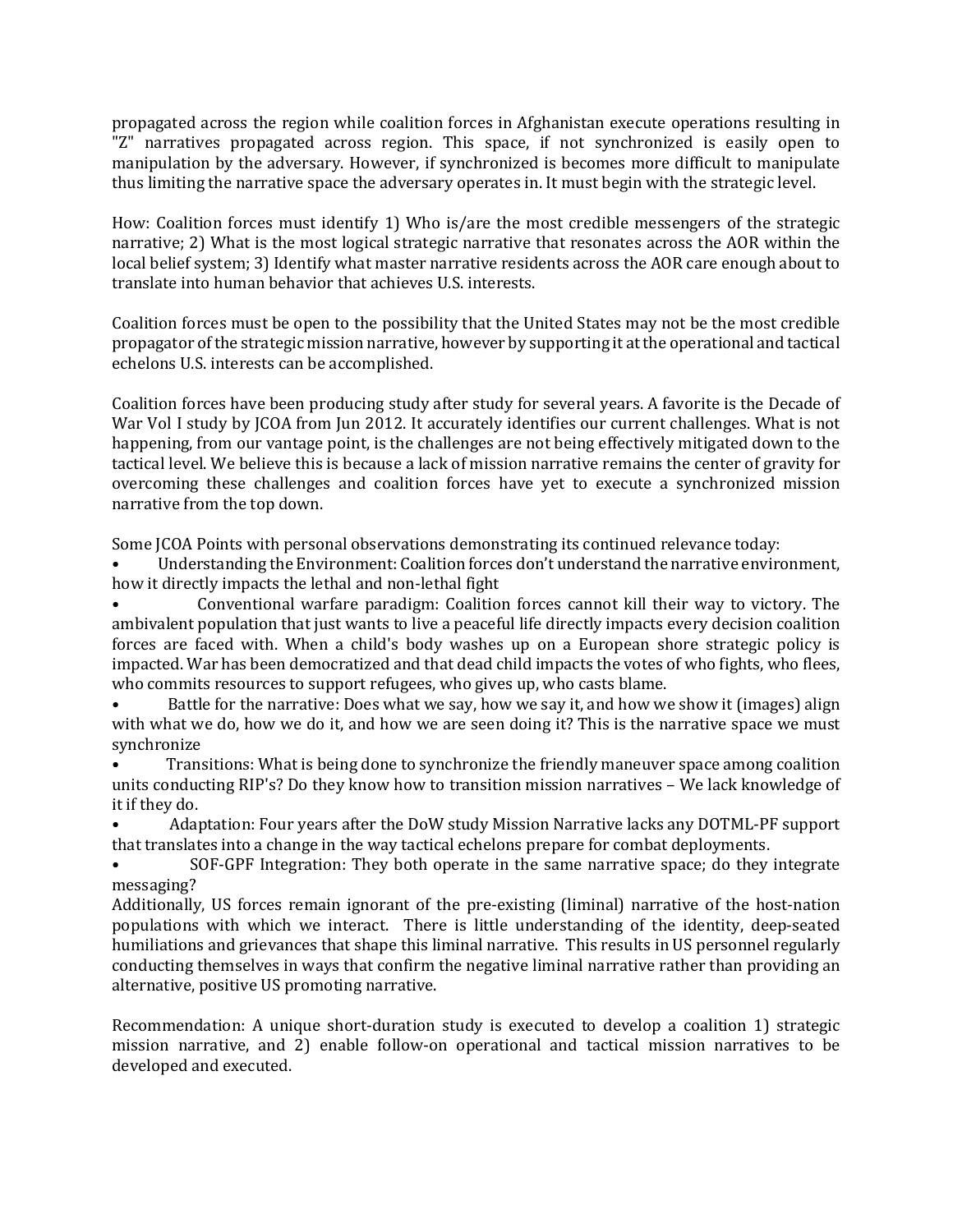Task: Create the Campaign Mission (MSN) Narrative for CENTCOM to include Strategic, Operational, and Tactical for application in CENTCOM AOR.

Purpose: Enable CENTCOM to execute a synchronized MSN Narrative all all three levels of operation that overwhelms adversary narrative.

Mission: Narrative Development Team (I will explain later) develops a Campaign Strategy Mission Narrative through real-time AOR research in CENTCOM AOR from DTG-DTG (Jan - MAR) IOT provide a MSN Narrative for CENTCOM efforts.

#### Key Tasks:

- 1. Get Partner Nation buy-in of CENTCOM MSN Narrative
- 2. Define Strategic, Operational, and Tactical MSN Narrative for CENTCOM AOR

#### Endstate:

 CENTCOM has a MSN Narrative to execute at all three levels of operations that overwhelms advisory narrative across the AOR by mobilizing civilian support for US and Partner nations

#### Concept of Operation:

 A four-man "Narrative Development team" with reach back plus the best Arabic interpreter CENTCOM can buy travel to CENTCOM partner nations to develop a viable CENTCOM MSN Narrative that is supported (resources allocated is the metric) by partner nations, feasible for US interests, and executable by the JTF. Narrative Development team reports to CENTCOM J3 (or as delegated by J3). Estimated timeline is four months (two month prep with one month travel in region, one month narrative production).

This operation is a four-phase operation

 P1: Preparation including background research on who to speak with in each partner nation, getting appropriate visa's, and setting dates to meet with partner nations.

P2: Travel to partner nations getting narrative input

P3: CENTCOM MSN Narrative production

P4: Partner nation buy-in of final CENTCOM MSN Narrative

#### Peter Welby, Centre on Religion & Geopolitics

Since its meteoric rise in 2014, in both the digital and physical space, ISIL has developed unprecedented strategies for targeting and tailoring its message to specific constituencies. Research from the Centre on Religion & Geopolitics (CRG) into ISIL propaganda reveals an important distinction between the core Salafi-jihadi ideology that underpins the group's objectives, and the narratives spun to communicate and sell this worldview. Reflecting our research, we focus here on the narrative, rather than physical, means by which certain populations are targeted, both globally and locally.

The first point to note is that Salafi-jihadi ideology 'universalises' local grievances. It makes them globally relevant, and presents a picture of a joined-up global struggle against oppression. Meanwhile, Western and Middle Eastern countries have so far failed to match the coordination,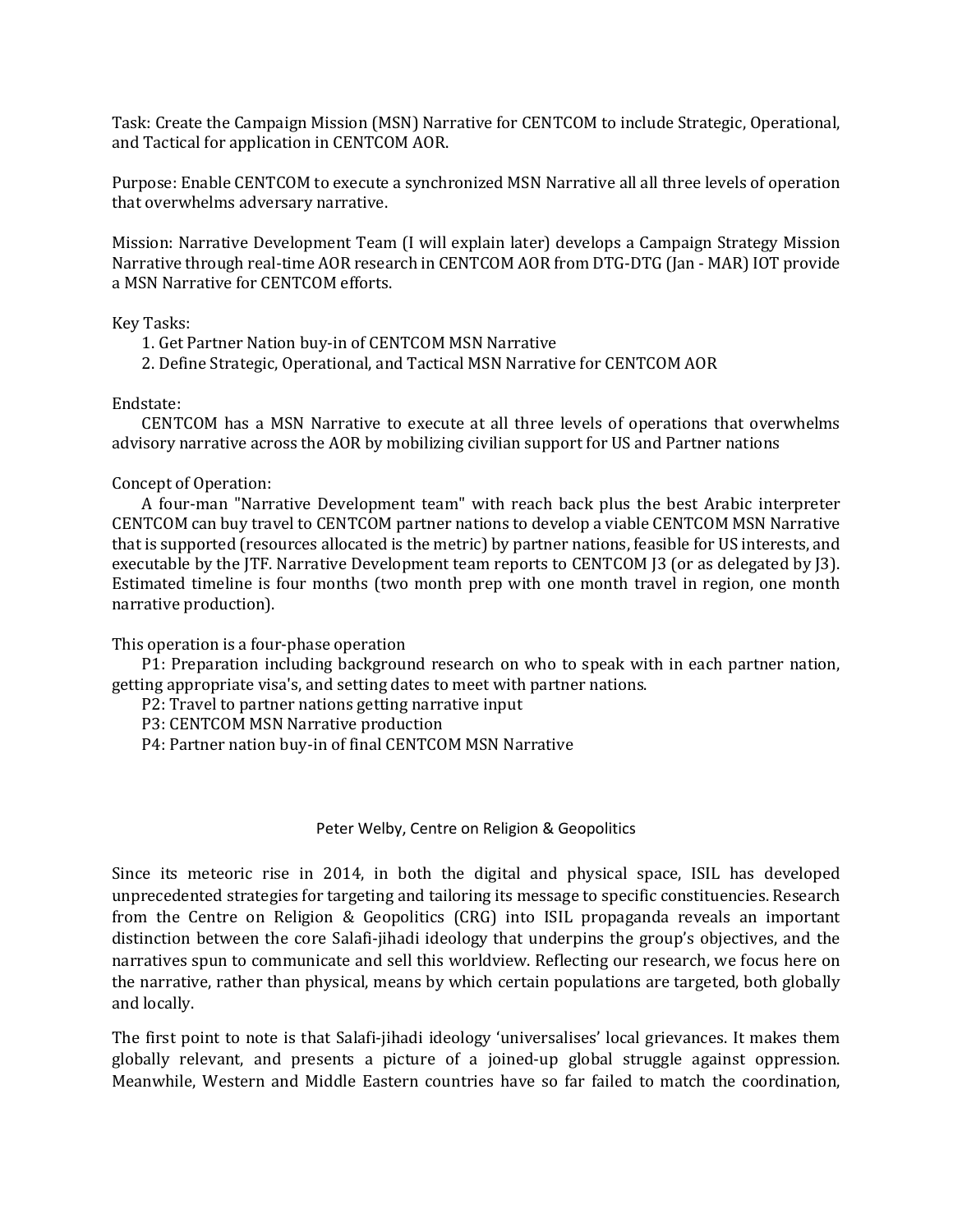intensity, not to mention zealotry, of the communications effort of this global, decentralised movement.

ISIL's competency in maximising their potential influence is demonstrated in how the group tailors narratives to their intended audiences. A 2007 survey by the University of Maryland found that three quarters of respondents across Egypt, Pakistan, Morocco, and Indonesia believed in the need to "stand up to America and affirm the dignity of the Islamic people." Jihadi propaganda pushes this very idea. It emphasises restoring honour to an oppressed community. References to the 'nobility' of jihad appeared in 71% of a cross section of propaganda that the Centre on Religion & Geopolitics analysed.[1](#page-10-0) Claims that groups were fighting on behalf of persecuted Muslim communities, from Bosnia to Myanmar, appeared in 68% of output.

However, these global narratives of a violent struggle on behalf of the worldwide Muslim *ummah* are offset by propaganda that is strongly rooted in specific language and place. Videos, *nasheeds* (songs), and articles in languages ranging from Bahasa Indonesian to Uighur to Russian, provide a religious and geopolitical framework for profoundly local factors. For example, in the case of both Bangladesh and Bosnia, ISIL propaganda targeted at these countries has presented the conflict in Syria and Iraq as the inheritor of domestic 'jihad', with a specific retelling of the history of conflict in these countries to fit their own narrative.

However, in contrast to this breadth, ISIL also attempts to maintain control over information, ensuring that the group's media affiliates are viewed as the sole legitimate disseminators of news and content. Circulation of the weekly al-Naba newsletter and regular radio bulletins from al-Bayan radio are an effort to ensure that information is released through a semi-centralised, controlled manner, in a manner in which ISIS itself takes responsibility for providing details, rather than allowing news to reach its supporters via mainstream media.

Looking at more prosaic forms of how ISIL reaches target populations, recent research published by the Centre on Religion & Geopolitics into the accessibility of extremist content through the Google search engine found that using certain keywords related to ISIL that are often used in media coverage are often sufficient to provide seekers with access to the group's publications. While hosting or clearing sites such as Jihadology.org and Archive.org play an integral role in providing researchers and analysts with access to ISIL material, if these websites are so easily accessible to researchers it is also just as convenient for others with more nefarious objectives to gain access to such content via a simple search query.

# **Case Study: Distinctions between Arabic and English Language Propaganda**

 $\overline{\phantom{a}}$ 

While much of the Arabic propaganda [analysed by CRG] shares the same themes as the English material, some distinctions are apparent. Most noticeable of these is the observable emphasis on the near enemy within the Arabic propaganda. While a number of the Arabic sources within the sample

<span id="page-10-0"></span> $1$  Please note that this report constituted a comparative analysis of three Salafi-jihadi groups; ISIL, al-Qaeda in the Arabian Peninsula, and Jabhat al-Nusra. However the findings of the entire report largely echo those specific to ISIL, with a shared ideology found to be present between all three groups.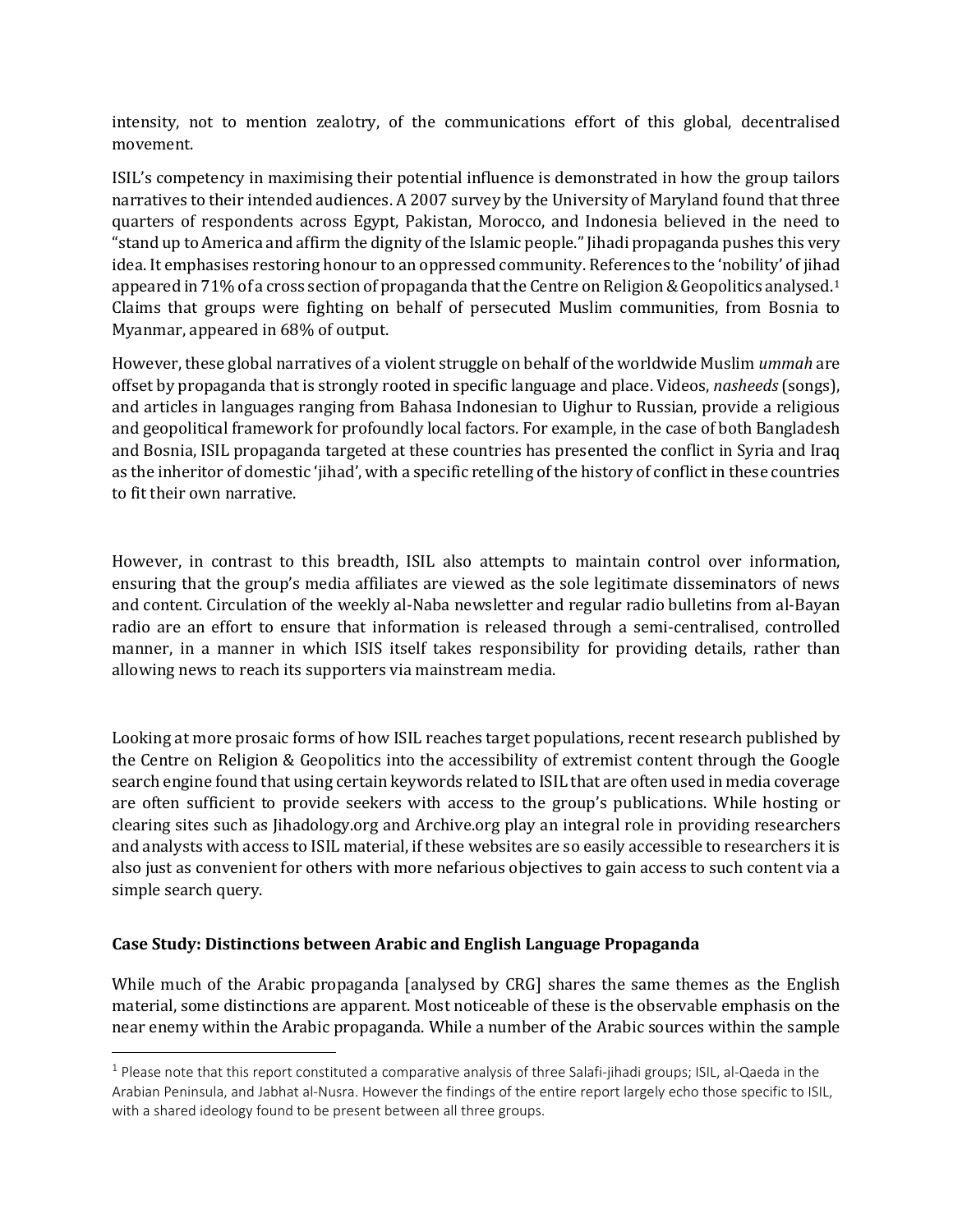contain a combination of references to both near and far enemies (consistent with the English material), all Arabic sources contain heavier emphasis on reference to Shia groups, including those in Iraq, Iran, Yemen; to regional Muslim regimes including Saudi Arabia, Egypt, Libya, Tunisia; and to other ethnic groups, such as the Kurds.

In a speech made by now-deceased ISIL spokesman Abu Muhammad al-Adnani on 23 June 2015, titled 'O Our People Respond to the Caller of Allah', references against the near enemy are rich in detail and coverage, with a particular emphasis on the Iraqi Shia community. Adnani's speech is particularly driven towards an Iraqi Sunni audience, which is addressed directly throughout the statement. As is consistent across AQAP, Jabhat al-Nusra and ISIS material, the Shia are referred to by the pejorative term, 'al-Rafidah' (the rejectors), while the far enemy is regularly referred to broadly as 'the Crusaders'. However, the references to the far enemy in the Arabic content are minimal, and when reference is made, it is done so in a context of further alienating and demonising the Iraqi Shia. Following a detailed depiction of wrongdoings afflicted on the Sunni population of Baghdad, Adnani states:

*"O Ahlus Sunnah [adherents to the Sunnah] everywhere, the Crusaders resolved to clear Iraq of Ahlus-Sunnah completely and to make it purely Rafidi".*

However, Adnani then returns to the subject of the Shia in Iraq, paying only brief attention to the socalled 'Crusader Rafidah' coalition. In this way, the emphasis remains on inciting anger against the Shia and marginalising minority sects in an effort to unify Sunni communities.

Similar tactics are evident in numerous Arabic language videos that were either created by provincial media outlets or from other official media outlets, but not translated into English for non-Arabic speaking audiences. In many of these videos, another common emphasis was on the state-building theme. In a video released on the 28 May 2014 by ISIL' al-Furqan Media, titled 'The Best Ummah', evidence of the state-building process features dominantly throughout. By following a member of the so-called Hisba Office ('religious police') in Raqqa, viewers are taken through the streets and witness inhabitants interacting positively with ISILS officials. In this way, stronger emphasis on the pull factor in Arabic propaganda is evident when compared to the emphasis of English-language content.

Furthermore, consistent with Adnani's speech, references to the near enemy are made throughout the video as the viewer is encouraged to look to the times of Assad as deviation from Islam, corruption and shirk. Consistent with the emphasis on the near enemy, the video concludes with footage of the demolition of a Shia mosque that had supposedly hosted 'idolatrous' shrines.

In all the Arabic content analysed within the sample, sectarian rhetoric and emphasis of the near enemy over the far enemy appears to drive and, at times, drown out the other themes that more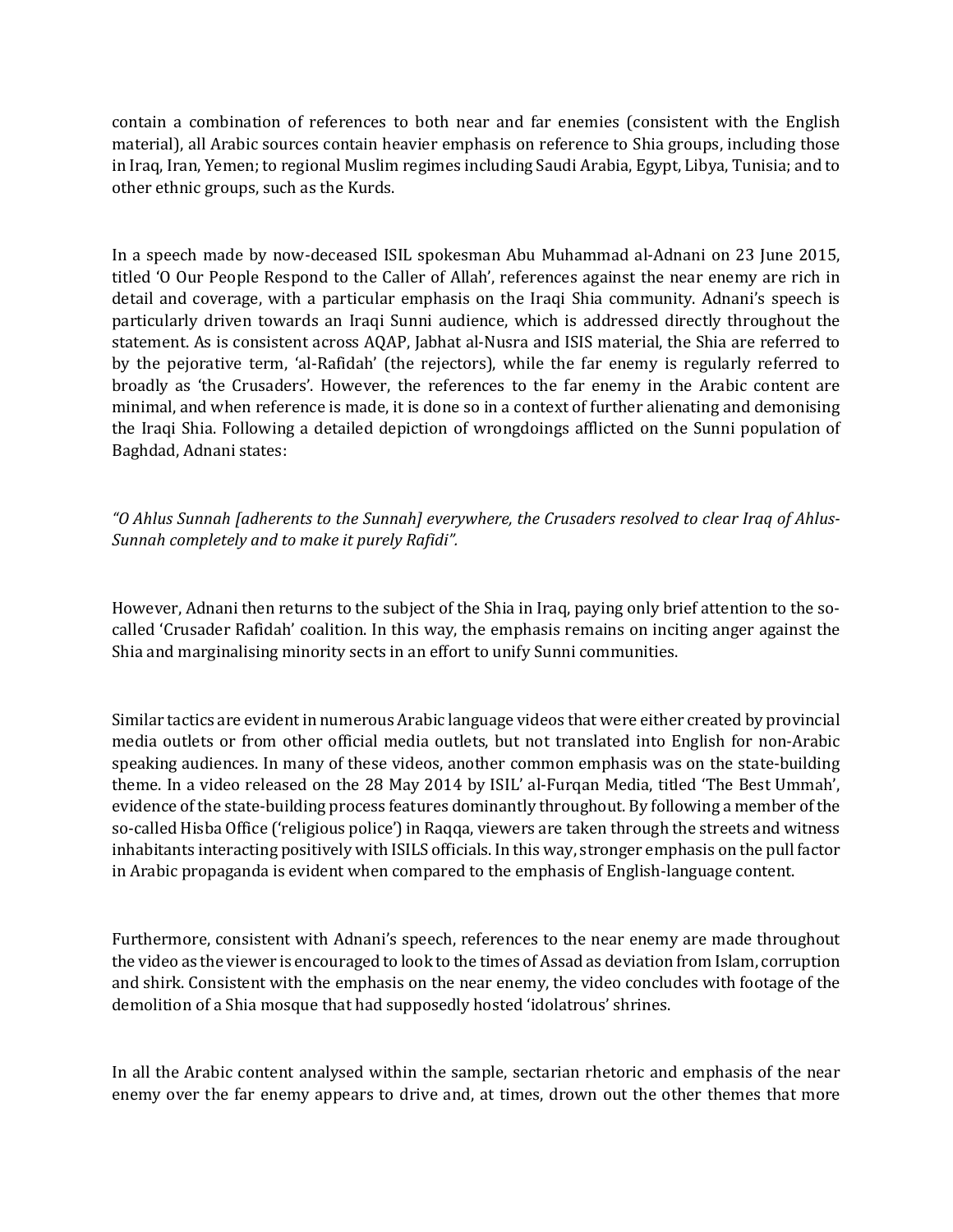regularly featured throughout the English propaganda. This demonstrates how jihadi propaganda, though increasingly global, is able to tactically shift its narrative emphasis to suit its target audience.

*[From 'Inside the Jihadi Mind: Understanding Ideology and Propaganda, Centre on Religion & Geopolitics]*

## Spencer B. Meredith III, Ph.D., NDU EXSUM: **After ISIL: Stability and Spillover**

On 2 December 2016, Duke University hosted the inaugural USASOC-LUCAS (Laboratory for Unconventional Conflict Analysis and Simulation) symposium entitled *After ISIL: Stability and Spillover*. The event was part of a growing effort to leverage practitioner and scholarly analysis on the complex challenges facing the United States and its allies. Designed to "widen the aperture" for senior DOD decision makers, the symposium initiative engages subject matter experts with some of the thornier questions facing operators in the Gray Zone. This first event capitalized on the current efforts against ISIL, as well as larger issues of post-conflict reconciliation and broader geopolitics affecting the Middle East.

Panels addressed post-ISIL peace and stability in Iraq and Syria, ISIL spillover into the Balkans, and counter-ISIL efforts as part of wider US-Russian relations. Presenters included professors with expertise in Islamic politics, democratic governance, communication and media analysis, and international relations. Additional members from the US military and former ambassadors with service in the Middle East and Eastern Europe contributed their experiential learning to give a US context to the panels. Finally, civil society activists from Syria and the Balkans brought local perspectives to supplement the analysis of regional and global factors. The event concluded with a keynote address by Valens Global CEO, Dr. Daveed Gartenstein-Ross, senior fellow at the Foundation for Defense of Democracies.

In order to maximize the conversation, each panel member spoke for approximately ten minutes, affording the audience members ample opportunity to engage the experts on a variety of topics. In attendance were faculty and students from Duke, UNC Chapel Hill, and the National Defense University Joint Special Operations Master of Arts program, as well as military personnel.

This executive summary will discuss the key takeaways from the symposium, and identify recommendations for decision makers taken from the event.

# **Key Takeaways**:

• Identities factor heavily into radicalization processes, but they also form the basis for US interests and actions. This *common role for identities* gives analytical traction and supports strategic communication against ISIL so as to draw away its would-be supporters in the wider community of interest. Emphasizing identities brings into focus the role of beliefs that are both exploitable and rigid, but not always consistent. Narrative messaging in the region of conflict, as well as within post-conflict zones in the Balkans, shows the combination of superior advertising and idea re-branding by ISIL and others to address these recruitment and retention challenges. Messages are intended to sway identities towards anti-status quo views, while also empowering behavior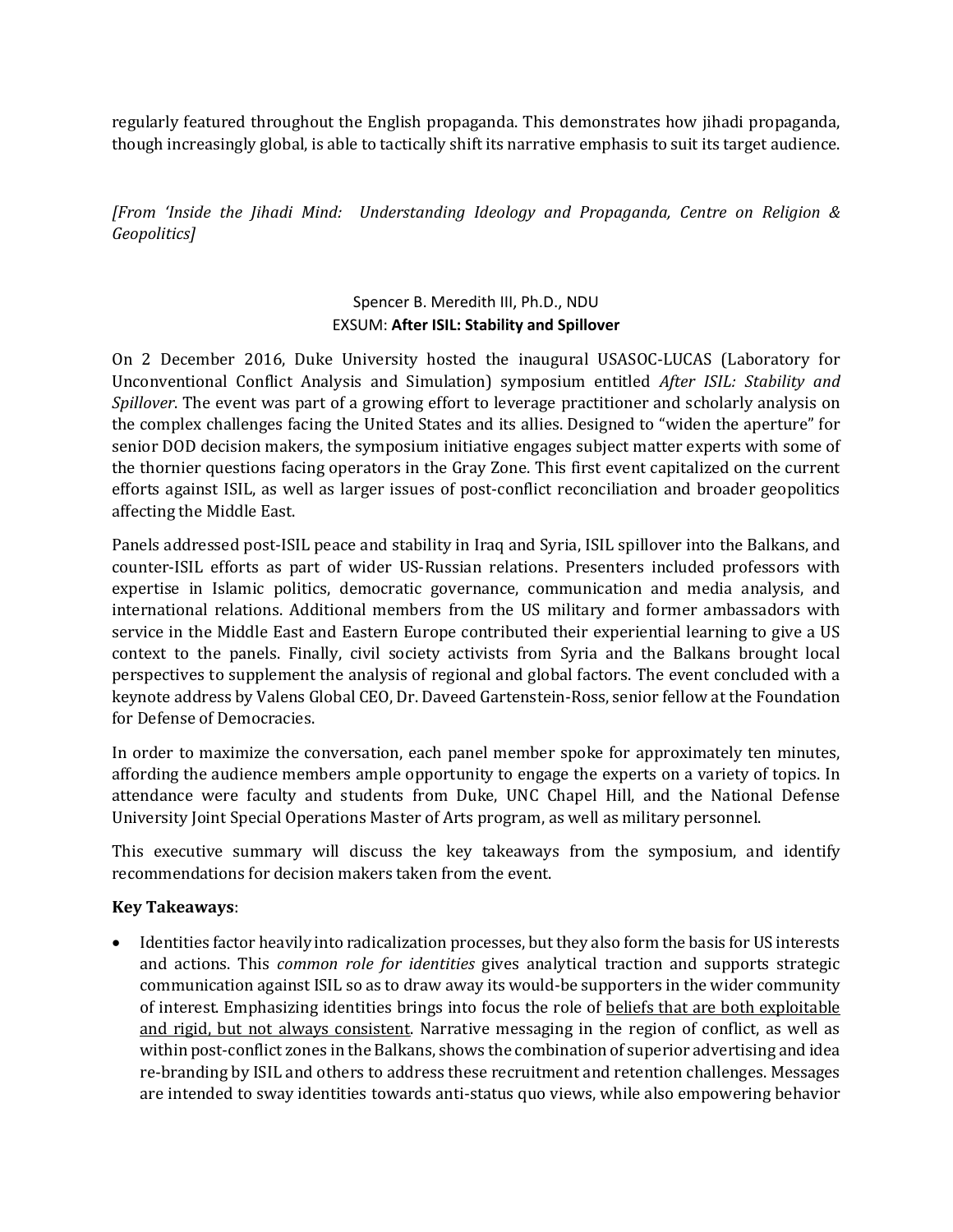beyond feelings of victimhood. This relies on "touchstones" that have personal appeal to the individual (images of protective fathers on the battlefield, as much as popular video game scenes). They also offer space for membership and meaning in the "in-group". *Both processes allow people to anchor into otherwise disparate events and connect with messages interpreting them*.

- Support for "more democracy" may not be the answer to this problem as debates about the role of external influence vs. internal responsibilities crossed the regional conversations. At stake is the role of local grievances, and if their legitimacy extends beyond perceived failure of democratic governance to meet political aspirations, or if something fundamentally divides societies from the Western liberal ideal. *The possibility of unmet expectations, rather than any specific catalyzing events, needs further analysis*.
- Comparisons to the Cold War drew in more than international relations between the United States and Russia, extending into the use of influence operations to counter ISIL narratives. At its core, the discussion centered on essential methodological questions of comparing cases across time, geography, culture and history. *Assumptions of an inherent, universal appeal to US values of "life, liberty, and the pursuit of happiness" were countered by arguments that those ideals may exist broadly, but get interpreted and acted upon so differently in different contexts as to make comparisons non-actionable*. Bosnia served as an excellent case to test the debate, with some panelists concluding that foreign support ran counter to local values and expectations, leading to a return of hostilities and openings for ISIL recruitment. Others remained optimistic that increased Western support would encourage the discontented to keep building democracy and pursue non-violent conflict resolution with ethnic "outsiders".
- Underlying much of the discussions was a central theme about the role of the United States in these areas of concern, but also more fundamentally in terms of US self-identity. "With a more negotiable US role on the table", the symposium exposed many of the underlying assumptions about US power projection and the motivations behind it. The event did not pursue those avenues fully given the intended focus on ISIL, but instead allowed for the topic to serve as an *open door for further conversations. This is one of the core tenets of the USASOC-LUCAS initiative*.

# **Recommendations from the Symposium**:

- Clear US strategic goals are needed because lasting grievances are being formed in Iraq and Syria, in large part due to the weaknesses of government – destroyed infrastructure and economies are as damaging to Internally Displaced Persons returning to their lives, as are the failures of political reconciliation through one-sided governance.
- Adaptability with the capabilities and mechanisms of US foreign policy must be the hallmark for dealing with anti-status quo, violent extremist ideologies and organizations. This counters "legacy industry" thinking, where past successes become a disadvantage vis-à-vis nimble startups. The latter are "anti-fragile" and can more easily make small errors without failing.
- Further analysis is needed to address the increasing likelihood of "marginalized, concealable identities" that rely on freedom of movement across borders (both physical and cyber) to instigate "politics of division" in new areas.
- Defeating ISIL's effective use of terrorism, media messaging, and inspiration and cooptation of lone wolf attacks, requires using modular means of national power – influence operations across diplomatic, economic, and social settings. This requires integrated, overlapping interagency working groups focused on core challenges and tasks in the Gray Zone.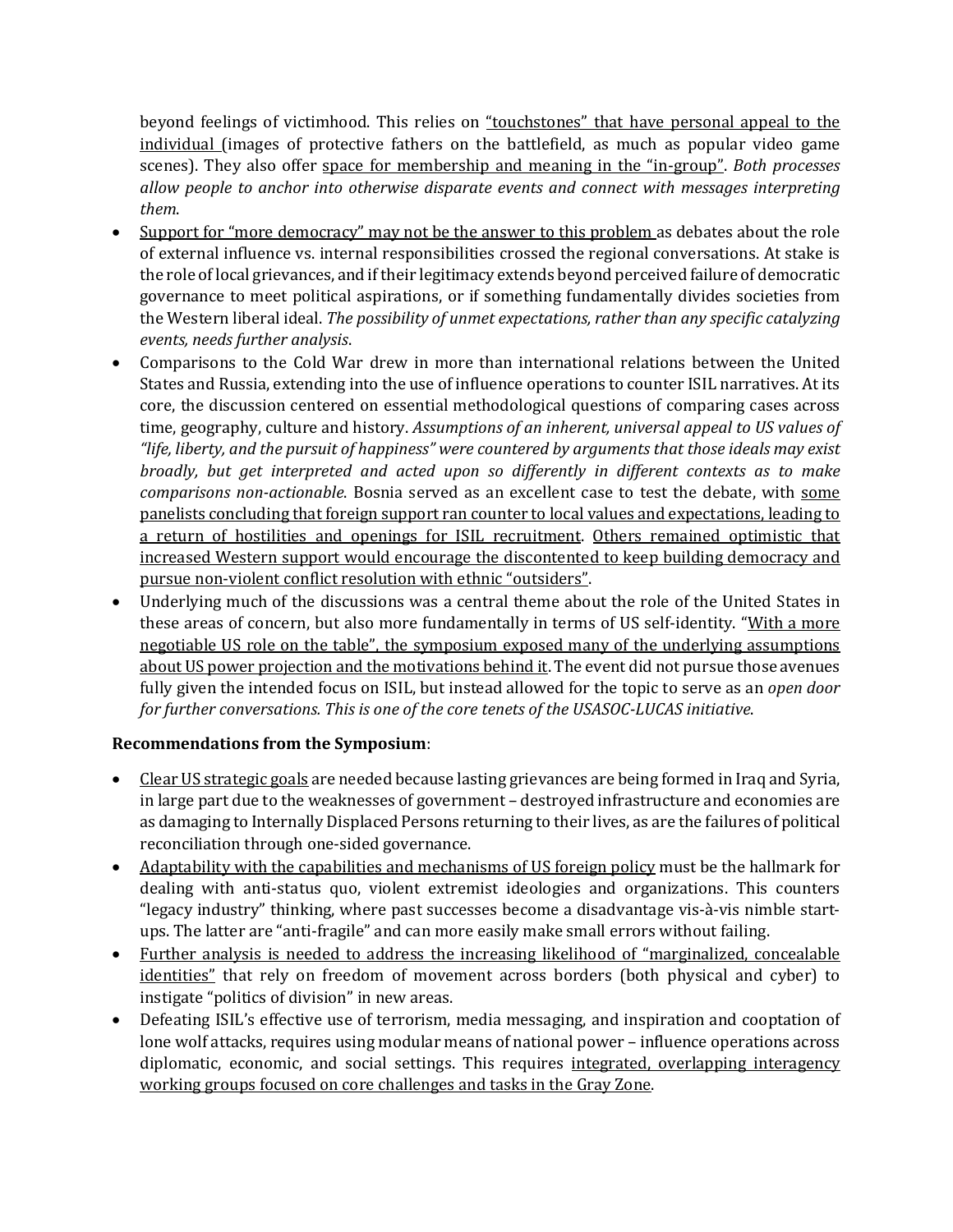# **What Comes After ISIS? A Peace Proposal**

Clark McCauley, Ph.D. *(Perspectives on Terrorism* is a journal of the *Terrorism Research Initiative* and the *Center for Terrorism and Security Studies)*

#### Abstract

This proposal develops the following points: (i) Emotions are an important part of mobilizing for violent conflict, especially ethnic conflict. (ii) Sunni versus Shi'a in Iraq and Syria is more an ethnic than a religious conflict. (iii) Sunni in Syria and Iraq join ISIS for a job and for defense against humiliation and domination by Shi'a; religious ideology has little to do with recruitment. (iv) Sykes-Picot is dead; peace in the Middle East depends on development of some degree of selfdetermination and security, not only for Sunni and Shi'a but for Kurds, Alawites, Christians, and Druze. (v) There is a pressing need for a vision of the Middle East after ISIS; I briefly describe one possibility that Western countries might wish to support.

Keywords: ISIS; Syria; Iraq; Sykes-Picot; peace; ethnic conflict

## **Introduction**

ISIS is more than violence, it is a brand name. We need to fight the brand in a war of ideas that is just as important as the war on the ground in Syria and Iraq. In this text, I suggest a diplomatic initiative to describe the world we want to emerge in Syria and Iraq. I begin with a brief review of emotions in intergroup conflict, then assess the current situation, then describe a view of the future that the U.S. could offer for discussion, and end with some estimates of likely reactions to the initiative.

#### Emotions in Intergroup Conflict

Rational choice is not absent in intergroup conflict, especially in tactical choices, but emotions are important, especially for taking risks for a group or cause. Ethnic conflicts are fraught with emotions.

The idea of nationalism is that an ethnic group, a perceived descent group and its culture, should have a state. Nationalism was the most powerful source of political mobilization in the 20th century, despite punditry predicting that economic interest would supplant ethnicity. The weakness of economic interest and the power of ethnic nationalism was already apparent at the beginning of WWII, when the members of 'international' labour unions rallied vociferously for what union leaders denounced as a 'capitalist' war.

For ethnic majorities, domination by a minority is associated with the experience of humiliation. Here I understand humiliation to be a corrosive combination of anger in response to injustice and shame for not fighting injustice. Anger calls for revenge, not taking revenge because of fear is cause for shame, shame leads to additional anger at those who have shamed us—and the cycle continues.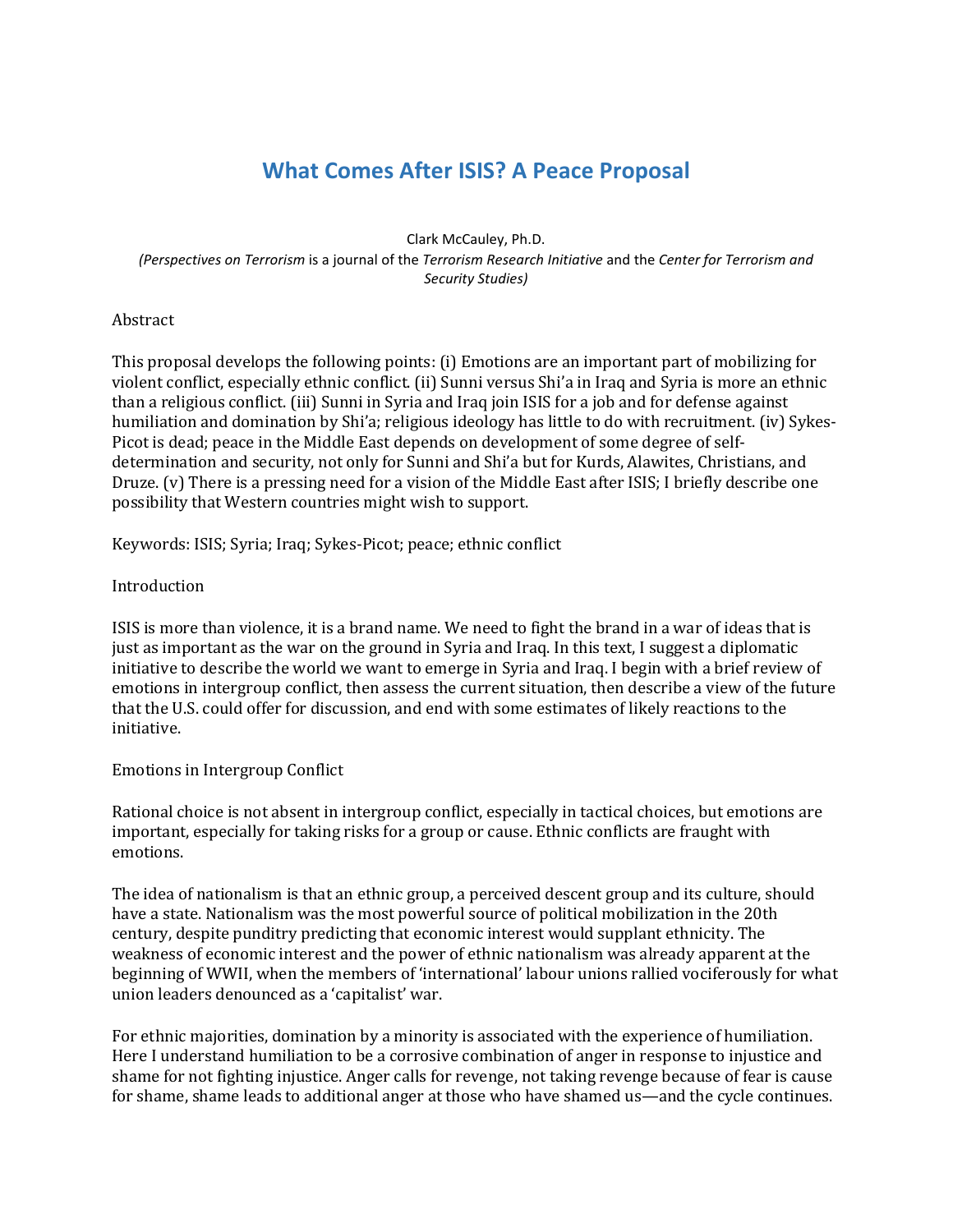Shi'a in Iraq and Sunni in Syria experienced years of humiliation as majorities repressed by minorities.

Particularly humiliating is sudden reversal of status. In Iraq, the U.S. intervention against Saddam Hussein turned Sunni minority dominance into Sunni minority subjugation by Shi'a. In Syria, civil war turned large parts of the country from the original Alawite-Christian-Druze minority dominance of a Sunni majority to Alawite-Christian-Druze subjugation and ethnic cleansing by Sunni Muslims. In the incipient state of Kurdistan, made possible by U.S. support, Sunni minority dominance has turned to Sunni subjugation by a Kurdish majority. Roger Petersen's book, Western Intervention in the Balkans: The Strategic Use of Emotion in Conflict, which traces the emotional consequences of status reversals in the Balkans [1] is a guide to the power of emotions that are also at play in the Middle East.

Viewing the Sunni - Shi'a Divide as Ethnic Conflict

Although often referred to as sectarian conflict, the conflict between Shi'a and Sunni in Iraq and Syria is not about religion. ISIS wraps itself in a particular fundamentalist form of Islam, but it is not the interpretation of the Koran that is at issue. ISIS wants political power, land, oil, money—wants to be the new Sunni caliphate, wants to be a state.

Sunni versus Shi'a in Iraq and Syria is no more a sectarian conflict than Loyalist vs. Republican in Northern Ireland was a sectarian conflict. The issue in Northern Ireland was not Catholic versus Protestant religious practice or doctrine, but two groups defined by perceived descent at war over land and political power.

Similarly the conflict between Jews and Palestinians is not a sectarian conflict, is not about Muslim versus Hebrew religious practice but about two perceived descent groups at war over land and political power.

Are Shi'a and Sunni ethnic groups? Are they defined by descent? Under Saddam Hussein's repression of Shi'a in Iraq, from 1979 to 2003, intermarriage between Shi'a and Sunni was not uncommon. Intermarriage as we know, means the dissolution of groups defined by descent. But after the U.S. deposed Saddam Hussein, Abu Musab al-Zarqawi began a campaign of attacking Shi'a in order to incite Shi'a revenge on Sunni, which would turn complacent Sunni into warriors bent on revenge against Shi'a. This campaign succeeded in its aims after Zarqawi blew up the Shi'a mosque in Samarra: Shi's and Sunni began a cycle of violence and counter-violence in which no one was safe. Militias arose on both sides to offer protection, and violence escalated. [2]

It is fair to say that Shi'a and Sunni were declining as ethnic groups in Iraq as perceived descent distinctions were blurred by intermarriage in the last decades of the 20th century. But violence and ethnic cleansing have strengthened group boundaries so that today intermarriage is rare and existing Shi'a-Sunni marriages are strained and breaking. [3] This is not a case of ethnicity causing war, this is a case of war building ethnicity.

The Roots of Violence in Syria and Iraq

ISIS is successful to the extent that the Sunni of Iraq and Syria see ISIS as their only effective defense against domination and humiliation by Shi'a. [4]. As Charlie Winter pointed out at a conference, ISIS communications in the territory they control emphasize the horrors of Shi'a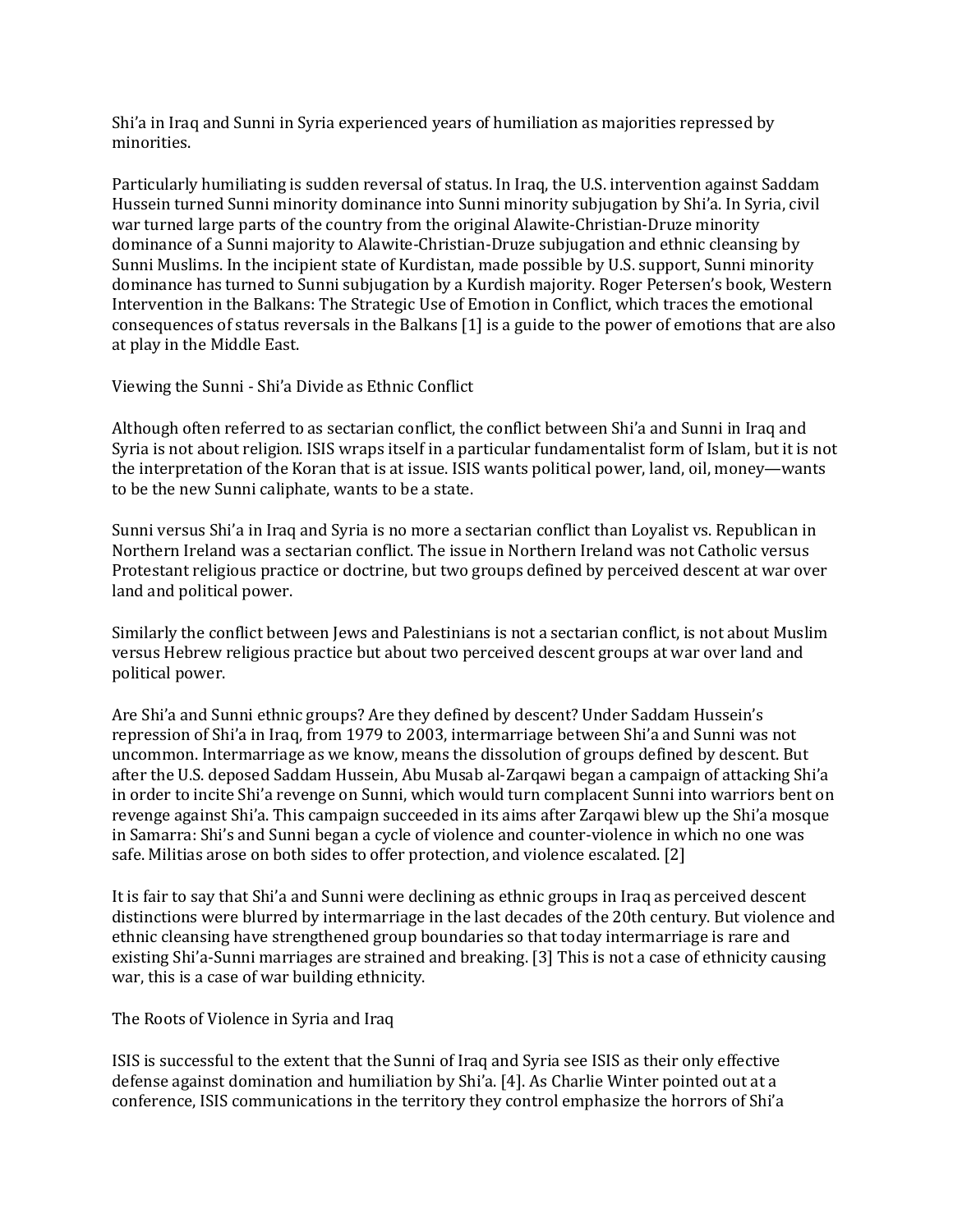retribution against Sunni if ISIS loses. For many in Iraq and Syria, ISIS is also the only source of jobs. [5].

But ISIS protection and ISIS jobs are currently welded together with an extremist form of Islam that many Sunni would rather do without. [6] To undermine Sunni support for ISIS, the U.S. must show Sunni in Syria and Iraq a path to security from Shi'a humiliation that does not depend on ISIS. Thus John Bolton, former U.S. ambassador to the United Nations, has argued that the creation of a Sunni state is required to defeat ISIS. [7]

Similar issues of security and status exist for other ethnic groups in Iraq and Syria. Kurds are seeking security from subjugation and humiliation by both Arabs and Turks. Alawites and Christians seek security from revenge and humiliation by the Sunni majority they previously dominated. Russians seek to continue Mediterranean port and airbase facilities and the survival of their ally Bashar al-Assad. Turks want good relations with the Sunni majority in Syria and no Kurdish state on their border. Iran wants to extend its influence and protect Shi'a Arabs. Sunni tribes in both Syria and Iraq have been both perpetrators and victims of violence; tribal sheiks have both welcomed and fought ISIS.

Denise Natali (National Defense University), who has been studying ISIS and related security issues in Syria and Iraq, recognizes the complexities of local actors in her February 2016 report, Countering ISIS: One Year Later. The last section of her report, titled Post-Da'ish stabilization, is worth quoting here.

Even if the U.S. defeats Da'ish tomorrow, there will be a day-after problem in much of Iraq and Syria. U.S. aims to stabilize Iraq and Syria should address the larger problem of weakened states and the emergence of strong, violent non-state and sub-state actors. This effort will demand a stable set of political security arrangements that can avoid the emergence of another Da'ish in the future. It should also assure that liberated areas are successful and stable so that people can return. This effort should include providing massive refugee assistance, immediate resources and humanitarian aid, developing local power sharing and security agreements, building local institutions, and mitigating regional spillover. [8]

What comes after ISIS? What would it mean to develop "local power sharing and security agreements, building local institutions"? The U.S. needs a diplomatic initiative that can promise at least a degree of security and status to all the major actors. This initiative would describe a world the U.S. would like to see emerge from the current violence in Iraq and Syria, and include a statement of willingness to talk with anyone and everyone about how to reach this world or something like it.

#### A Future for Syria and Iraq

The U.S. goal should be recognition of political units providing security and status for the groups identified below. Security and status would be assured to the extent that each unit has its own police and court system and controls a population-proportionate share of oil revenues in Iraq and Syria. The units may initially be thought of as states in a federal government responsible for allocating water and oil resources, but other descriptions of the units are possible: provinces, departments, or cantons. The U.S. would talk with any group or power about how to get to these or similar units. The U.S. should try to enlist EU/NATO allies to support the initiative. There should be no pre-conditions for the discussion, all borders and conditions being up for negotiation.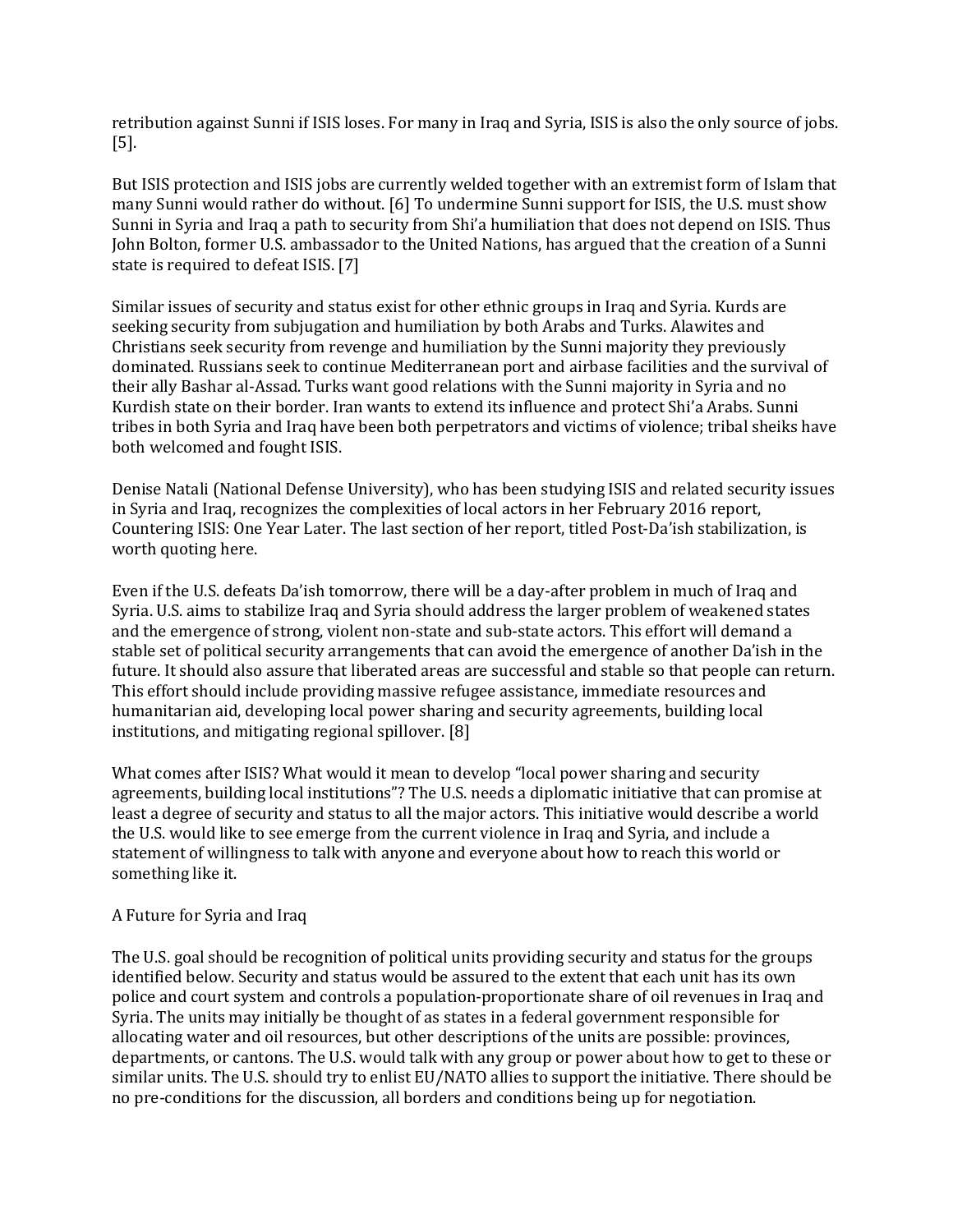In particular, the lines drawn by the Sykes-Picot Agreement of 1916 are on the table for reconsideration. Giving up the Sykes-Picot division of Syria from Iraq will be necessary because Sunni fears will not countenance a continuing division of Sunni into a Syrian majority and an Iraqi minority.

The initiative would raise for discussion the following as possible federal states with local institutions of governance and security:

- IS territory becomes a state of Sunni who want ISIS governance. U.S. will cease attacks on ISIS and cease opposing foreign volunteers for ISIS, including volunteers from the U.S.
- Tribal state for Sunni who do not want ISIS governance.
- Alawite state on the Mediterranean north of Lebanon (~Latakia, French Mandate 1920-1936).
- Turkman areas near the Turkish border annexed to Turkey.
- Kurdish state around Erbil.
- Shi'a state around Baghdad and south of it.
- Druze state next to Jordan (~French Mandate 1920-1936).
- Damascus Federal District with police but no military.
- Christians who wish to emigrate will be accepted as refugees in Europe and the U.S.

Likely Reactions to such a Peace Initiative

- ISIS will oppose the initiative because it threatens ISIS's claims to represent an international caliphate. But if ISIS loses more territory it may become ready to negotiate to save the remaining caliphate. At a minimum such an initiative would generate conflict inside ISIS between power pragmatists (localists) and international lslamist radicals (globalists). [9] Such a conflict would weaken ISIS from the inside.
- Sunni who do and do not want ISIS will be in conflict. The Awakening of 2007 showed the potential power of this conflict; in 2016 it would weaken ISIS from the outside.
- Tehran would likely oppose the initiative because any movement toward a peaceful solution in the area would reduce Iran's influence in Iraq and Syria.
- Hizballah would likely oppose the initiative and follow Iran, its supporter.
- Some Baghdad Shi'a may welcome the initiative as a way to reduce threat from ISIS, even at the cost of more self-determination for Sunni areas of the old Iraq. Others in Baghdad would be against any initiative that does not continue their revenge posture against the Sunni who dominated Iraqi Shi'a for so long. This is a split already evident in reactions to Prime Minister al-Alabadi's efforts to represent Sunni more in Iraqi politics.
- Moscow should welcome saving Bashar and de facto Western recognition for its Mediterranean air and sea bases in the Alawite state. Russia might welcome a division of territorial influence that can limit potential conflict between Russian and NATO armed forces.
- Israel would be satisfied with a devolution movement of Syria and Iraq from strong centralized states into militarily weaker federal states.
- Kurds would welcome recognition of their statelet.
- Turkey would strongly oppose recognition of the present de facto autonomous Kurdish territory but would see some sweetener in transfer of Turkman areas along the Syria/Turkey border to Turkey.
- Druze would be pleased at the prospect of recognition and a degree of self-governance.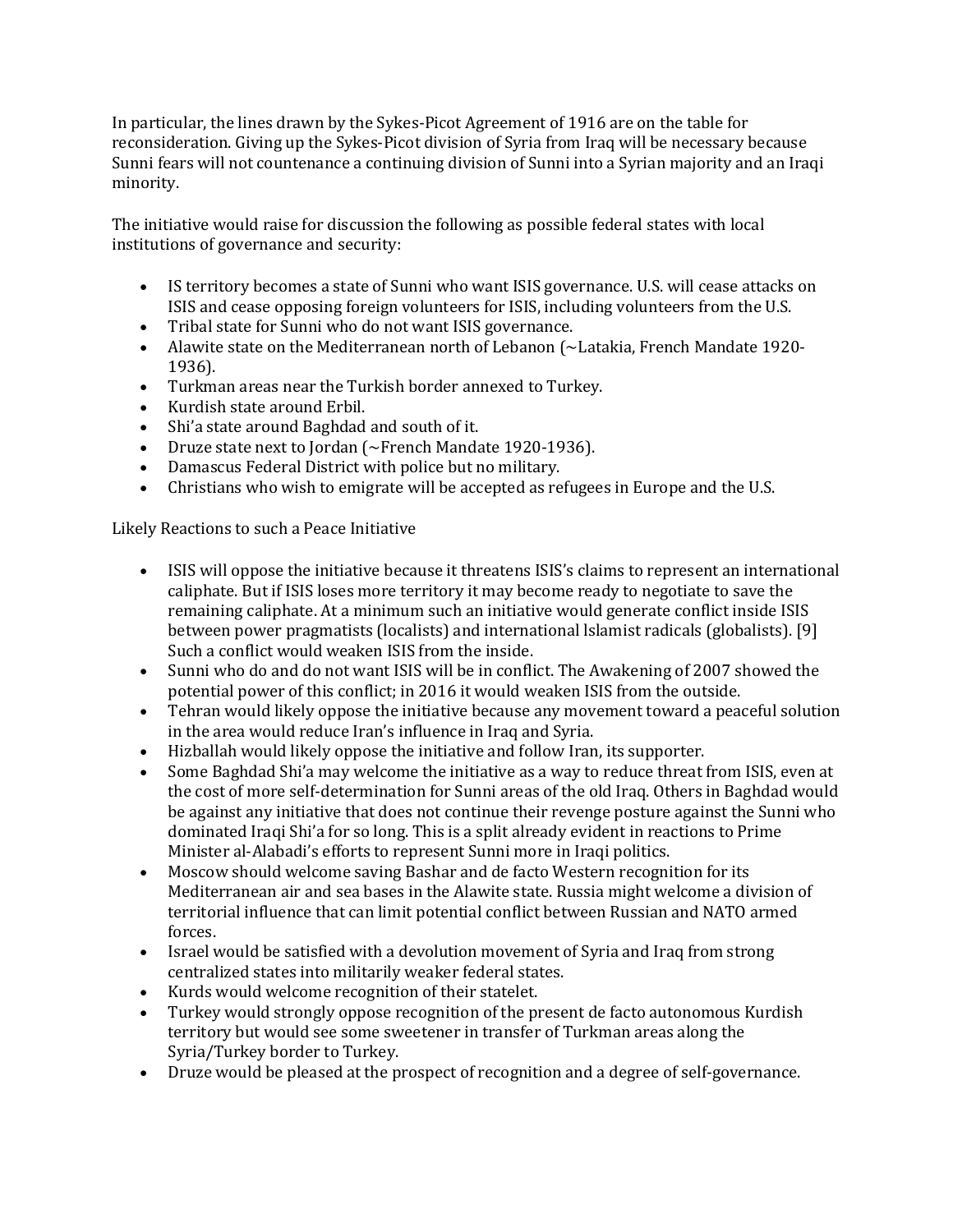- Christians, who are by now too few for effective self-defense, would be glad for an escape hatch to immigrate to Christian-majority countries.
- The United States would get credit in the Muslim world for seeking peace without Western domination and for putting an end to the Sykes-Picot colonial boundaries.
- France and U.K. should not oppose the initiative; these countries lost the benefits of Sykes-Picot decades ago.
- Arab oil countries will likely oppose the initiative because it does not promise to crush ISIS; however, they might be glad to see limiting Iran's power in Syria.
- U.S. sympathizers with ISIS would more likely go to join ISIS than perform attacks on U.S. soil.
- Refugees from Syria are likely to welcome an initiative that might permit some of them to return.

# Conclusion

The proposed initiative should, in public relation terms, be positive for the United States and help to reduce Sunni support for ISIS. It should shake up all sides by shifting the narrative from who is winning at the moment to a realistic vision of a future worth working for. Even opposition from Turkey, Iran, and the oil states might be tempered by a desire to avoid being seen putting selfinterest above the welfare of millions who prefer peace. With such an initiative the U.S. government could seize the moral high ground that brings new friends and new opportunities.

What comes after ISIS? The old states of Syria and Iraq have dissolved in violence. The U.S. needs, and the people suffering civil war in these areas need even more, a vision of how peace can emerge from violence. Unfortunately there is currently no appetite in the U.S. for thinking beyond defeating ISIS. Similarly there was little thought for what would come after defeating Saddam Hussein. I have described one possible future in an effort to get the future in our sights. If this or a similar initiative were announced, and diplomatic efforts and material resources were committed to it, there is a chance of failure. However, if we do not think about what comes after ISIS, failure will be certain and new rounds of fighting will be all but certain–with no peace in sight.

About the Author: Clark McCauley is Research Professor of Psychology and co-director of the Solomon Asch Center for Study of Ethnopolitical Conflict at Bryn Mawr College. His research interests include the psychology of group identification, group dynamics and intergroup conflict, and the psychological foundations of ethnic conflict and genocide. He is founding editor emeritus of the journal 'Dynamics of Asymmetric Conflict: Pathways toward Terrorism and Genocide'.

# Notes

[1] Petersen, R. (2011). Western Intervention in the Balkans: The Strategic Use of Emotion in Conflict. Cambridge University Press.

[2] Thurber, C. (2011). From Coexistence to Cleansing: The Rise of Sectarian Violence in Baghdad, 2003-2007. Al Nakhlah, Spring, 1-13; URL: https://www.ciaonet.org/attachments/17899/uploads

[3] Raghavan, S. (2014). Marriages Between Sects Come Under Siege in Iraq. Washington Post, March 4; URL: [http://www.washingtonpost.com/wp](http://www.washingtonpost.com/wp-dyn/content/article/2007/03/03/AR2007030300647.html)[dyn/content/article/2007/03/03/AR2007030300647.html](http://www.washingtonpost.com/wp-dyn/content/article/2007/03/03/AR2007030300647.html) .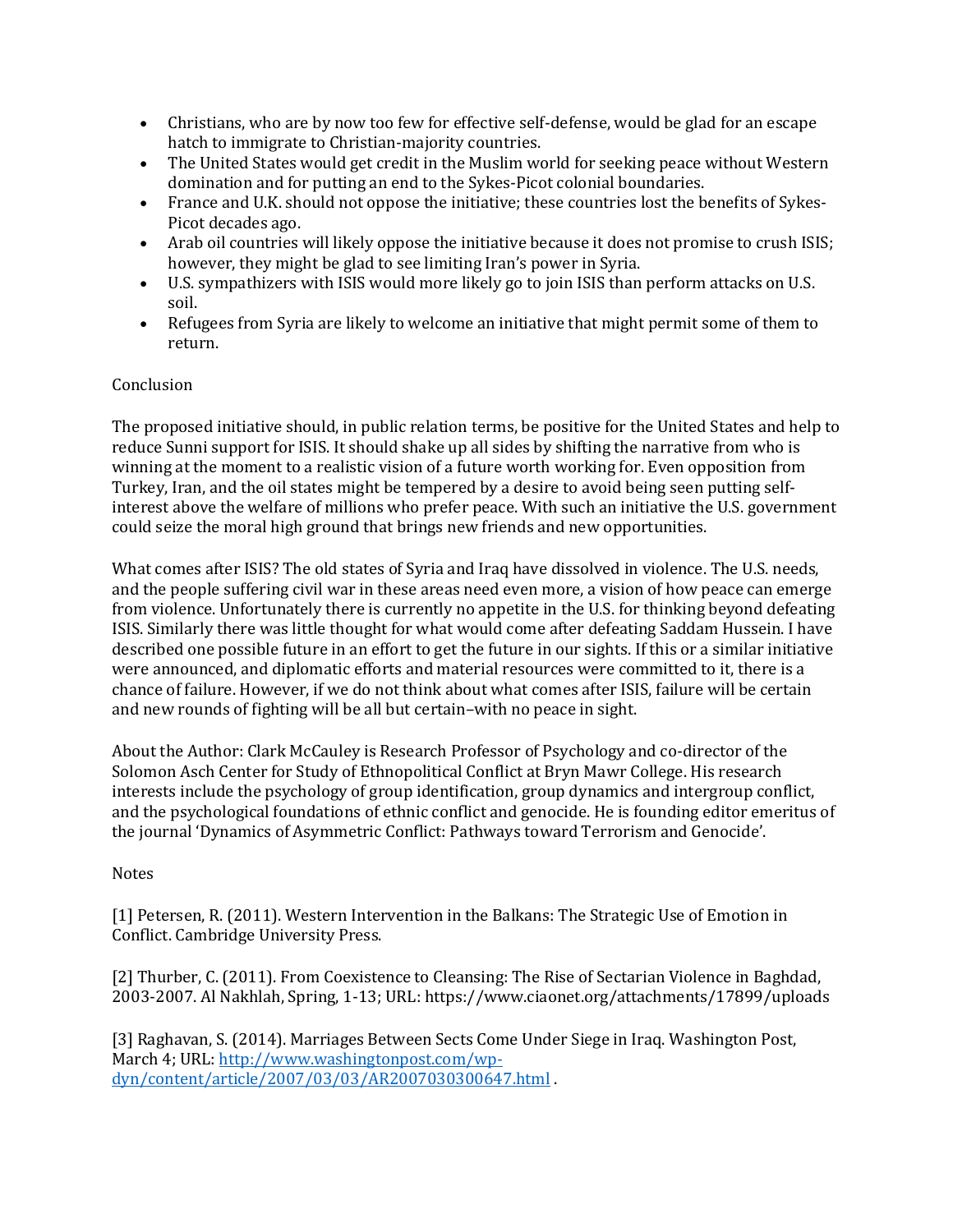[4] McCauley, C., & Moskalenko, S. (2015). Understanding the rise of ISIL in Iraq and Syria, and its appeal in the U.S. Pp. 109-113, in H. Cabayan & S. Canna (Eds.), Multi-method assessment of ISIL. Washington, D.C.: A Strategic Multi-Layer (SMA) Periodic Publication. Munqith al-Dagher, M. & Kaltenthaler, K. (2016). Why Iraqis living under the Islamic State fear their liberators. Washington Post, April 11; URL: [https://www.washingtonpost.com/news/monkey](https://www.washingtonpost.com/news/monkey-cage/wp/2016/04/11/why-iraqis-living-under-the-islamic-state-fear-their-liberators/)[cage/wp/2016/04/11/why-iraqis-living-under-the-islamic-state-fear-their-liberators/](https://www.washingtonpost.com/news/monkey-cage/wp/2016/04/11/why-iraqis-living-under-the-islamic-state-fear-their-liberators/) ;Arrango, T.

(2016). Sunni Resentment Muddles Prospect of Reunifying Iraq after ISIS.New York Times, April 12; URL: [http://www.nytimes.com/2016/02/13/world/middleeast/sunni-resentment-muddles](http://www.nytimes.com/2016/02/13/world/middleeast/sunni-resentment-muddles-prospect-of-reunifying-iraq-after-isis.html?_r=0)[prospect-of-reunifying-iraq-after-isis.html?\\_r=0.](http://www.nytimes.com/2016/02/13/world/middleeast/sunni-resentment-muddles-prospect-of-reunifying-iraq-after-isis.html?_r=0)

[5] Wilson, L. (2015). What I Discovered From Interviewing Imprisoned ISIS Fighters. The Nation, October 25; URL[: http://www.thenation.com/article/what-i-discovered-from-interviewing-isis](http://www.thenation.com/article/what-i-discovered-from-interviewing-isis-prisoners/)[prisoners/](http://www.thenation.com/article/what-i-discovered-from-interviewing-isis-prisoners/) .

[6] Moaveninov, A. (2015). ISIS Women and Enforcers in Syria Recount Collaboration, Anguish and Escape. New York Times, November 21; URL:

[http://www.nytimes.com/2015/11/22/world/middleeast/isis-wives-and-enforcers-in-syria](http://www.nytimes.com/2015/11/22/world/middleeast/isis-wives-and-enforcers-in-syria-recount-collaboration-anguish-and-escape.html)[recount-collaboration-anguish-and-escape.html](http://www.nytimes.com/2015/11/22/world/middleeast/isis-wives-and-enforcers-in-syria-recount-collaboration-anguish-and-escape.html)

[7] Bolton, J. R. (2015). To Defeat ISIS, Create a Sunni State. New York Times, November 24; URL: [http://www.nytimes.com/2015/11/25/opinion/john-bolton-to-defeat-isis-create-a-sunni](http://www.nytimes.com/2015/11/25/opinion/john-bolton-to-defeat-isis-create-a-sunni-state.html)[state.html.](http://www.nytimes.com/2015/11/25/opinion/john-bolton-to-defeat-isis-create-a-sunni-state.html)

[8] Natali, D. (2015). Countering ISIS: One year later. Event Report, 19 February 2016, Institute for National Strategic Studies, Washington, D.C. ; URL: [http://cco.ndu.edu/Portals/96/Documents/Articles/FINAL%201%20ISIS%20One%20Year%20La](http://cco.ndu.edu/Portals/96/Documents/Articles/FINAL%201%20ISIS%20One%20Year%20Later%20Report.pdf) [ter%20Report.pdf.](http://cco.ndu.edu/Portals/96/Documents/Articles/FINAL%201%20ISIS%20One%20Year%20Later%20Report.pdf)

[9] Gurcan, M. (2015). Is the Islamic State going global? Al Monitor, November 20; URL:

[http://www.al-monitor.com/pulse/originals/2015/11/turkey-syria-isis-going-global-or-staying](http://www.al-monitor.com/pulse/originals/2015/11/turkey-syria-isis-going-global-or-staying-local.html?utm_source=Al-Monitor+Newsletter+%5BEnglish%5D&utm_campaign=932abf74cb-November_23_2015&utm_medium=email&utm_term=0_28264b27a0-932abf74cb-102404525)[local.html?utm\\_source=Al-Monitor+Newsletter+%5BEnglish%5D&utm\\_campaign=932abf74cb-](http://www.al-monitor.com/pulse/originals/2015/11/turkey-syria-isis-going-global-or-staying-local.html?utm_source=Al-Monitor+Newsletter+%5BEnglish%5D&utm_campaign=932abf74cb-November_23_2015&utm_medium=email&utm_term=0_28264b27a0-932abf74cb-102404525)[November\\_23\\_2015&utm\\_medium=email&utm\\_term=0\\_28264b27a0-932abf74cb-102404525.](http://www.al-monitor.com/pulse/originals/2015/11/turkey-syria-isis-going-global-or-staying-local.html?utm_source=Al-Monitor+Newsletter+%5BEnglish%5D&utm_campaign=932abf74cb-November_23_2015&utm_medium=email&utm_term=0_28264b27a0-932abf74cb-102404525)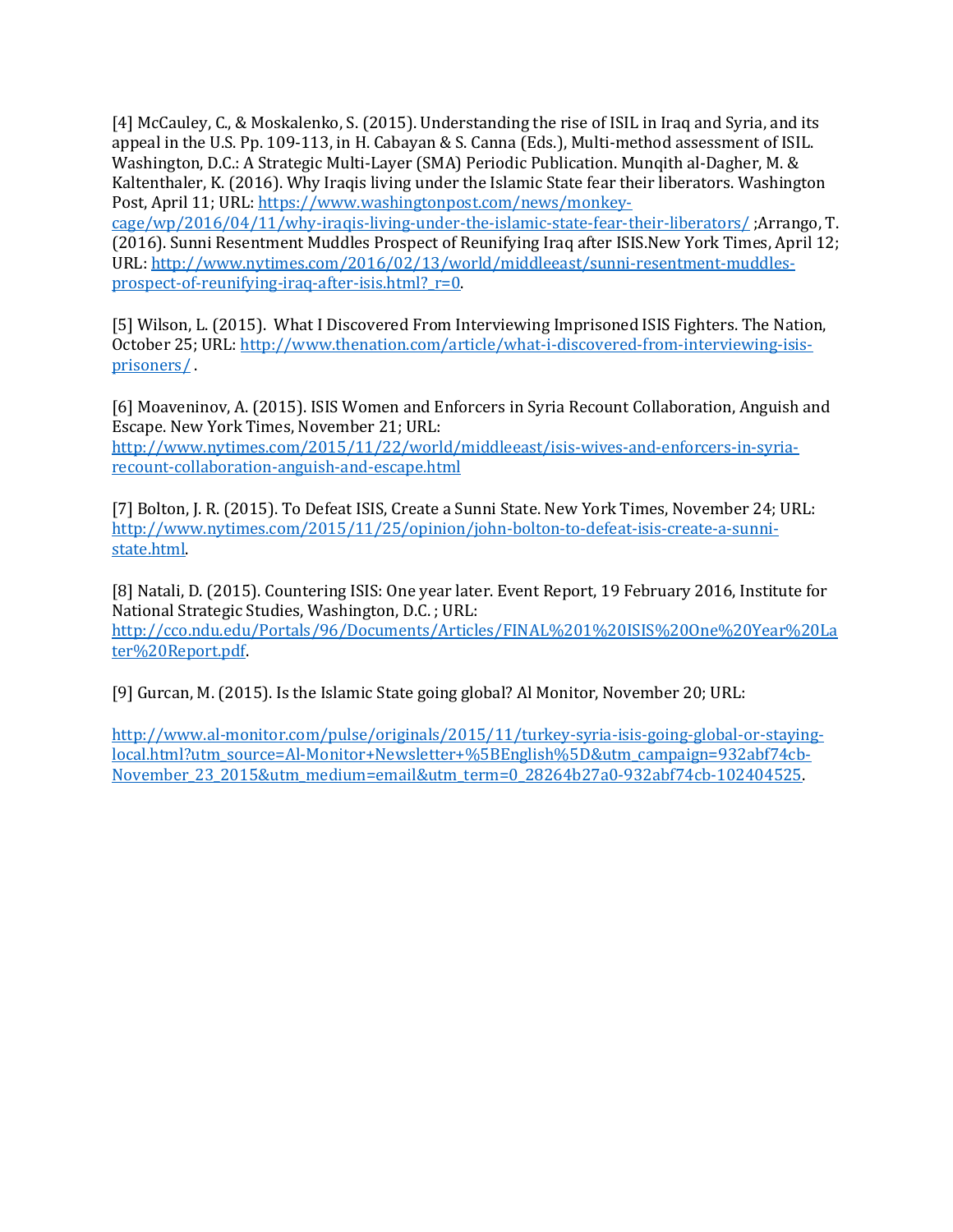# **Biographies**

#### **David C. Gompert**

The Honorable David C. Gompert is currently Distinguished Visiting Professor at the United States Naval Academy, Senior Fellow of the RAND Corporation, and member of several boards of directors.

Mr. Gompert was Principal Deputy Director of National Intelligence from 2009 to 2010. During 2010, he served as Acting Director of National Intelligence, in which capacity he provided strategic oversight of the U.S. Intelligence Community and acted as the President's chief intelligence advisor.

Prior to service as Principal Deputy Director of National Intelligence, Mr. Gompert was a Senior Fellow at the RAND Corporation, from 2004 to 2009. Before that he was Distinguished Research Professor at the Center for Technology and National Security Policy, National Defense University. From 2003 to 2004, Mr. Gompert served as the Senior Advisor for National Security and Defense, Coalition Provisional Authority, Iraq. He has been on the faculty of the RAND Pardee Graduate School, the United States Naval Academy, the National Defense University, and Virginia Commonwealth University.

Mr. Gompert served as President of RAND Europe from 2000 to 2003, during which period he was on the RAND Europe Executive Board and Chairman of RAND Europe-UK. He was Vice President of RAND and Director of the National Defense Research Institute from 1993 to 2000.

From 1990 to 1993, Mr. Gompert served as Special Assistant to President George H. W. Bush and Senior Director for Europe and Eurasia on the National Security Council staff. He has held a number of positions at the State Department, including Deputy to the Under Secretary for Political Affairs (1982-83), Deputy Assistant Secretary for European Affairs (1981-82), Deputy Director of the Bureau of Political-Military Affairs (1977-81), and Special Assistant to Secretary of State Henry Kissinger (1973-75).

Mr. Gompert worked in the private sector from 1983-1990. At Unisys (1989-90), he was President of the Systems Management Group and Vice President for Strategic Planning and Corporate Development. At AT&T (1983-89), he was Vice President, Civil Sales and Programs, and Director of International Market Planning.

Mr. Gompert has published extensively on international affairs, national security, and information technology. His books (authored or co-authored) include *Blinders, Blunders, and Wars: What America and China Can Learn; Sea Power and American Interests in the Western Pacific; The Paradox of Power: Sino-American Strategic Restraint in an Age of Vulnerability; Underkill: Capabilities for Military Operations amid Populations; War by Other Means: Building Complete and Balanced Capabilities for Counterinsurgency; BattleWise: Achieving Time-Information Superiority in Networked Warfare; Nuclear Weapons and World Politics (ed.); America and Europe: A Partnership for a new Era (ed.); Right Makes Might: Freedom and Power in the Information Age; Mind the Gap: A Transatlantic Revolution in Military Affairs*.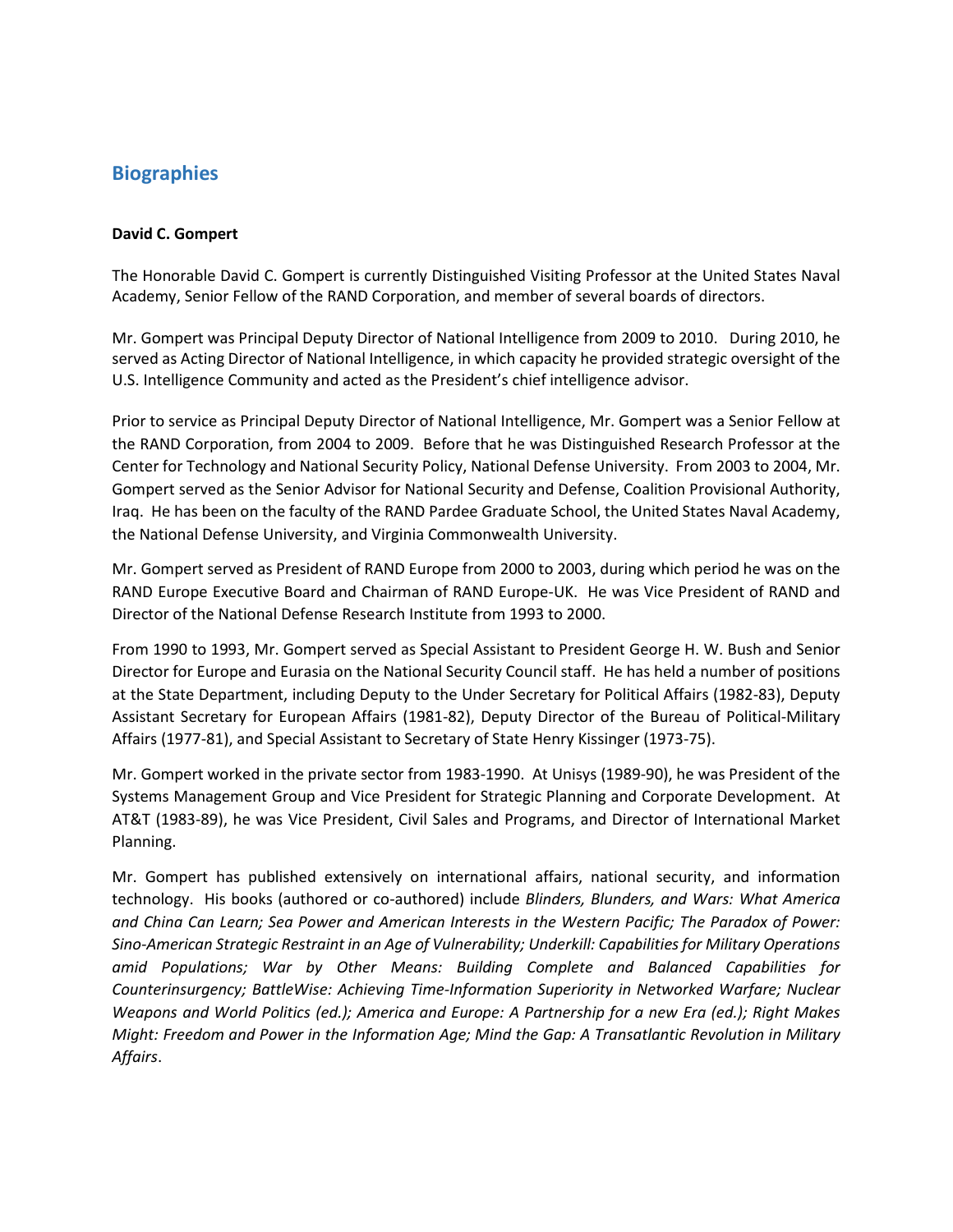Mr. Gompert is a member of the American Academy of Diplomacy and the Council on Foreign Relations, a trustee of Hopkins House Academy, chairman of the board of Global Integrated Security (USA), Inc., a director of Global National Defense and Security Systems, Inc., a director of Bristow Group, Inc., a member of the Advisory Board of the Naval Academy Center for Cyber Security Studies, and chairman of the Advisory Board of the Institute for the Study of Early Childhood Education. He holds a Bachelor of Science degree in Engineering from the U. S. Naval Academy and a Master of Public Affairs degree from the Woodrow Wilson School, Princeton University. He and his wife, Cynthia, live in Virginia and Maine.

## **Vernie Liebl**

Vernie Liebl is an analyst currently sitting as the Middle East Desk Officer in the Center for Advanced Operational Culture Learning (CAOCL). Mr Liebl retired from the Marine Corps and has a background in intelligence, specifically focused on the Middle East and South Asia.

Prior to joining CAOCL, Mr. Liebl worked with the Joint Improvised Explosives Device Defeat Organization as a Cultural SME, and before that with Booz Allen Hamilton as a Strategic Islamic Narrative Analyst. He has also published extensively on topics ranging from the Caliphate to Vichy French campaigns in WW2.

Mr Liebl has a Bachelors degree in political science from University of Oregon, a Masters degree in Islamic History from the University of Utah, and a second Masters degree in National Security and Strategic Studies from the Naval War College (where he graduated with "Highest Distinction" and focused on Islamic Economics).

# **Dr. Clark McCauley**

Clark McCauley (B.S. Biology, Providence College, 1965; Ph.D. Social Psychology, University of Pennsylvania, 1970) is a Professor of Psychology and co-director of the Solomon Asch Center for Study of Ethnopolitical Conflict at Bryn Mawr College. His research interests include the psychology of group identification, group dynamics and intergroup conflict, and the psychological foundations of ethnic conflict and genocide. He is founding editor of the journal Dynamics of Asymmetric Conflict: Pathways toward Terrorism and Genocide.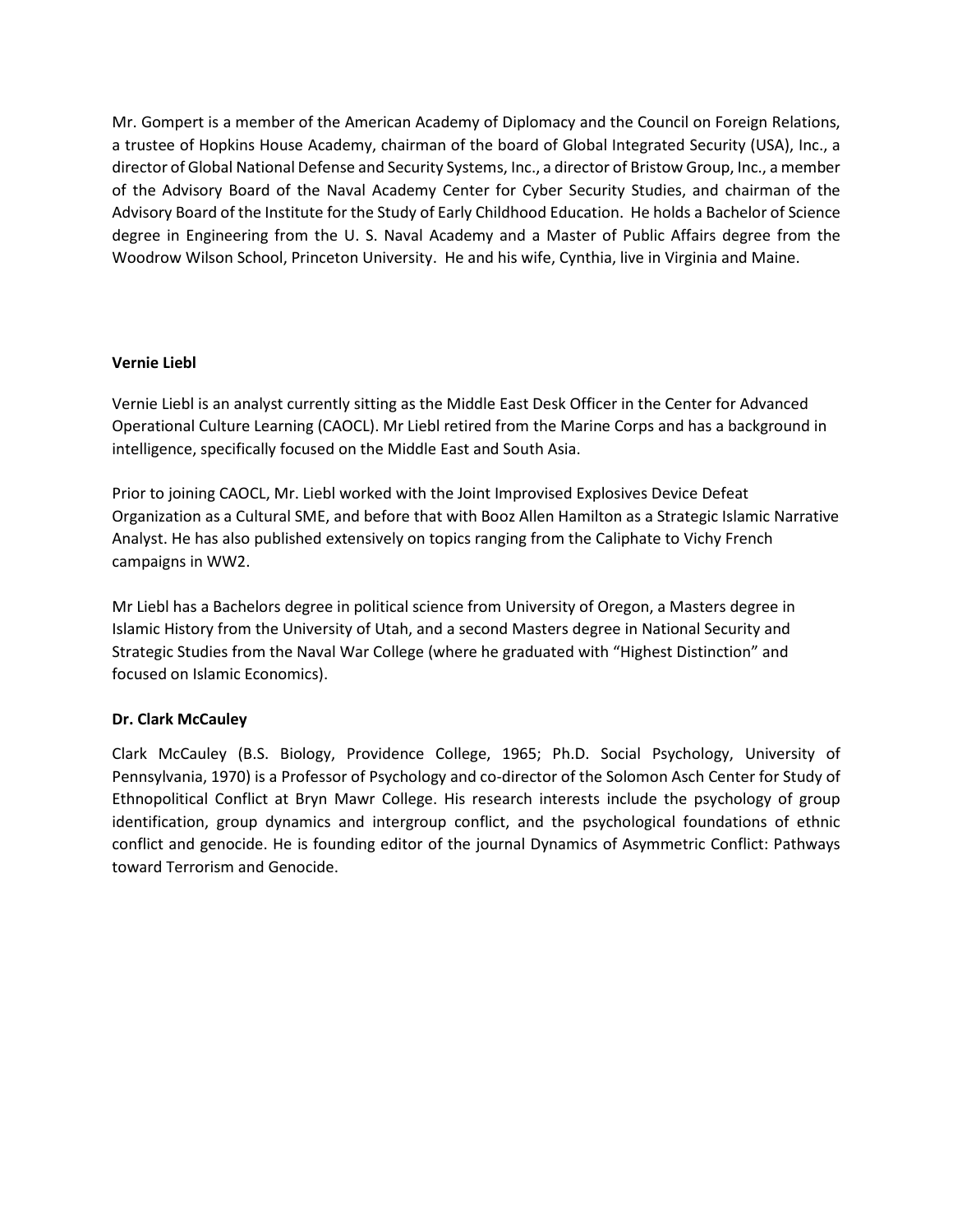#### **Dr. Spencer B. Meredith III**

Dr. Spencer B. Meredith III, PhD, is an Associate Professor in the Joint Special Operations Master of Arts program for the College of International Security Affairs at the National Defense University. After completing his doctorate in Government and Foreign Affairs at the University of Virginia in 2003, he served as a Fulbright Scholar in the Caucasus in 2007 working on conflict resolution, and has focused on related issues in Eastern Ukraine for several years. He has also served as a subject matter expert for several DOS public diplomacy programs in South and East Asia dealing with the role of religion and democracy in US foreign policy.

His areas of expertise include democratization and conflict resolution in Russian, Eastern European and Middle Eastern politics. Most recently, he has been working with USASOC on several projects related to comprehensive deterrence, narratives and resistance typologies, and non-violent UW in the Gray Zone. His publications include research on democratic development and international nuclear safety agreements (*Nuclear Energy and International Cooperation: Closing the World's Most Dangerous Reactors*), as well as articles in scholarly journals ranging from *Communist Studies and Transition Politics*, *Peace and Conflict Studies*, to *Central European Political Science Review*. He has also published in professional journals related to UW, SOF more broadly, and the future operating environment, with articles in *InterAgency Journal*, *Special Warfare*, *Foreign Policy Journal*, and the peer-reviewed *Special Operations Journal*. He is currently participating in SOCOM SMAs on Intellectual Motivators of Insurgency and a Russian ICONS simulation.



#### MAJ Robert D. Payne III

MAJ Robert D. Payne III is a Field Artillery officer serving with the United States Military Training Mission in the Kingdom of Saudi Arabia. He received his commission from the Army ROTC program at Boise State University in 2005 with a Bachelor of Arts in U.S. History. He completed his first Masters Degree in Military Arts and Science at the Army Command and General Staff College Ft. Leavenworth, KS in June 2016 and is currently earning a second Masters Degree from George Washington University in Political Science.

After the Army's Field Artillery Officer Basic Course Robert was assigned to 2-7 Infantry Battalion, 1st Brigade, 3 Infantry Division and deployed with 2-7 INF as part of the "Surge" for a fifteen month tour in Al Anbar province, Iraq. After completing the Army's Field Artillery Captain's Career Course Robert was assigned to 210<sup>th</sup> Fires Brigade, Camp Casey Korea where he completed his battery command time.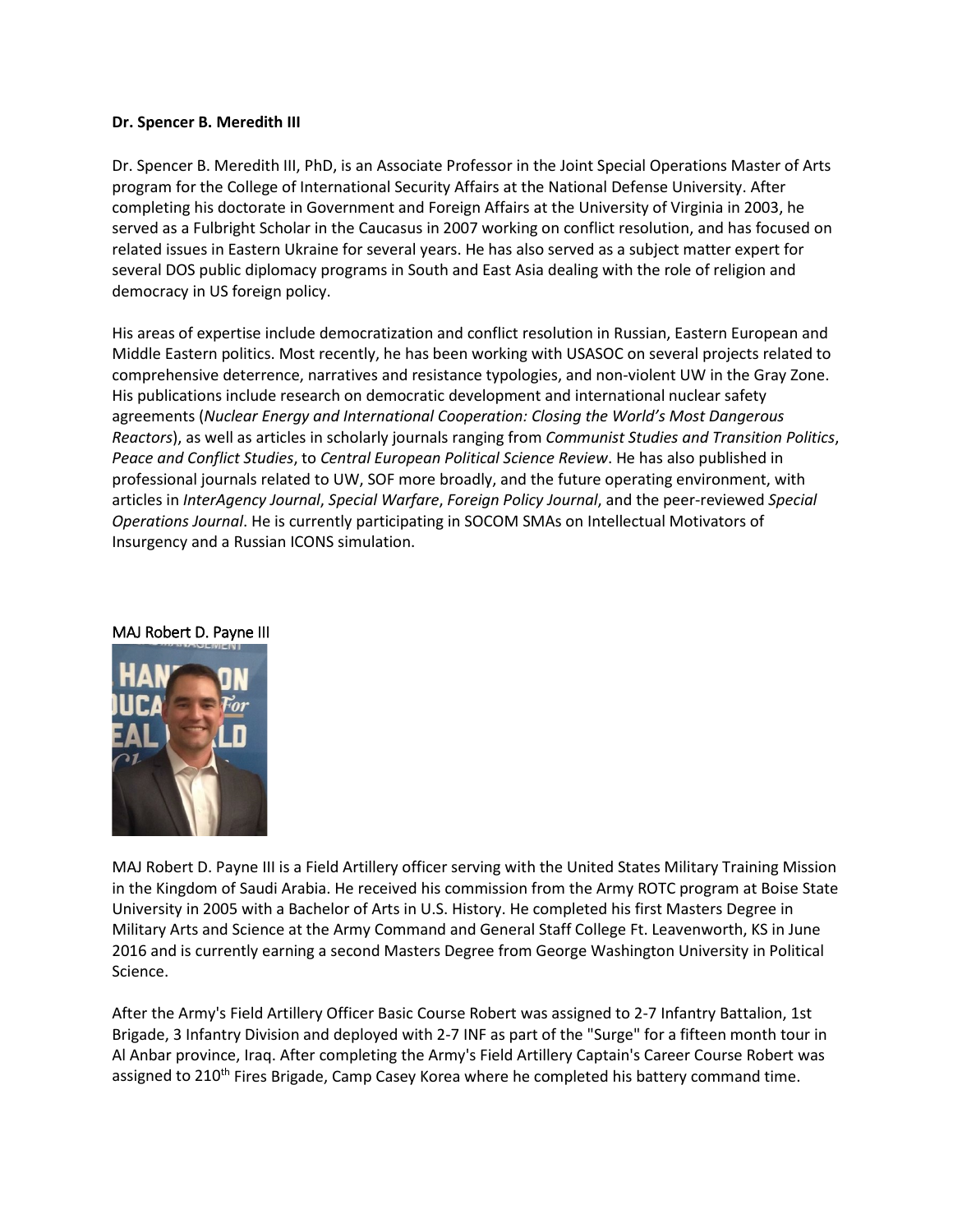After a brief time with First Army East preparing National Guard and Reserve forces for deployments Robert was selected and joined the Army's Asymmetric Warfare Group. Robert was then selected to attend the resident Command and General Staff College Officer Course where he served until joining USMTM in Riyadh.

Robert's co-authored paper, *Narrative in the Operations Process,* was presented at the fifth annual Computational Models of Narrative Workshop in 2014 and formed the foundation of his Master's Thesis, *The Military Application of Narrative: Solving Army Warfighting Challenge #2.* In addition to being a Field Artillery Officer, Robert is a trained/certified Army Strategist, Information Operations Officer, Joint Capabilities Integration and Development System Officer, Security Cooperation Officer, and Operational Advisor Support Officer.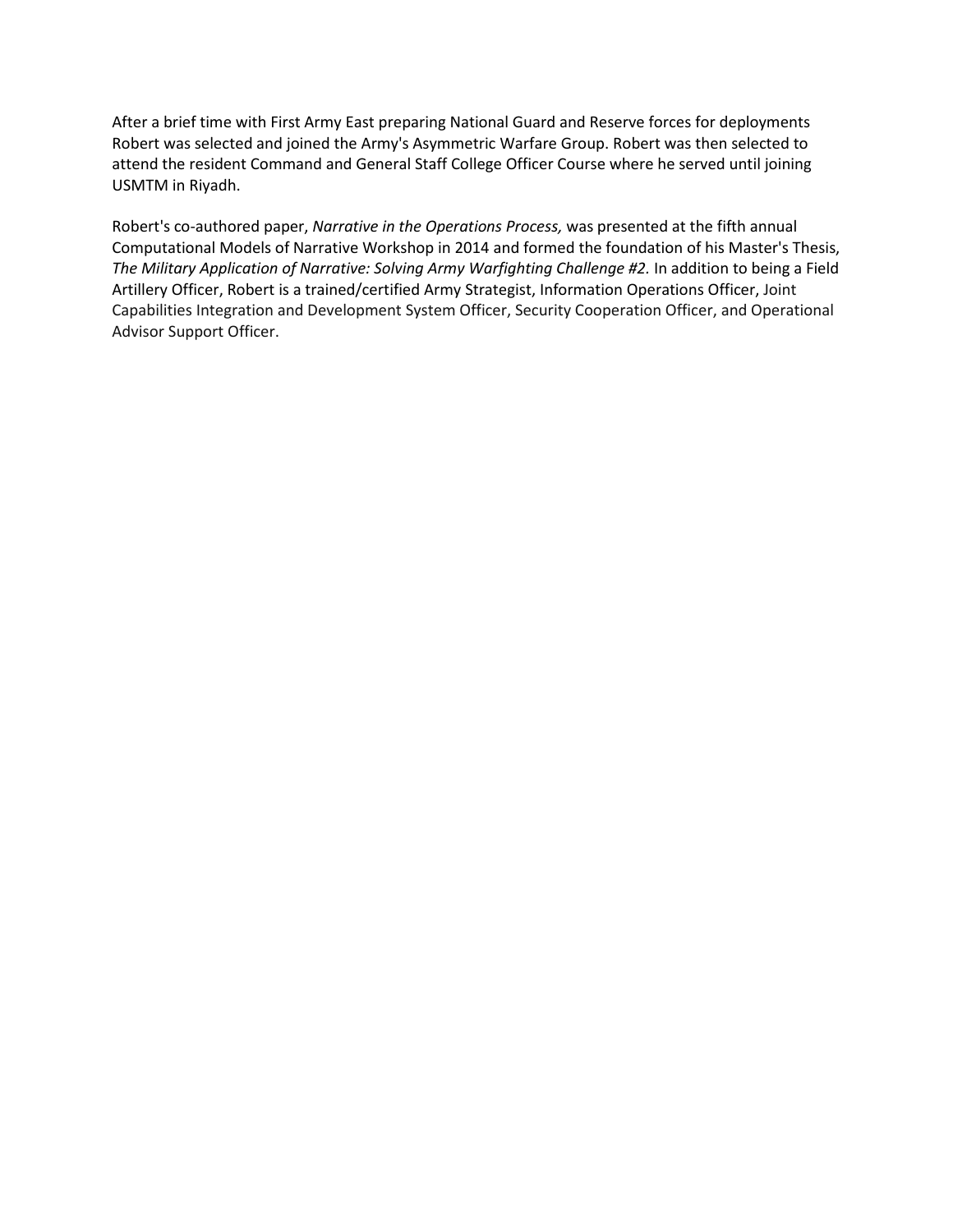#### **SGM Sohail A. Shaikh**



SGM Shaikh serves as NCOIC in Analysis and Production Cell in the Asymmetric Warfare Group, Fort. Meade, MD.

His recent deployments were in support of USSOCOM elements in Iraq followed by an IO assessment for SOJTF-A in Afghanistan. He holds a Master of Public Administration from The Troy State University, AL; and a Bachelor of Arts in Political and Military Science from San Jose State University, CA. He was recently awarded an Honorary Diploma by the Information Operations Proponent for his continuous contribution to the Information Operations Qualification Course (FA30) qualifying him as the only NCO in the Army to achieve this honor.

His key assignments include: Linguist Cell NCOIC, Guantanamo Bay Cuba; Detachment Sergeant, 8<sup>th</sup> Psychological Operations Battalion, (Airborne), Fort Bragg, NC; Military Information Support Team Sergeant, Kabul, Afghanistan, Field Support Division, Team Sergeant, 1<sup>st</sup> Information Operations Command, Ft. Belvoir, VA; Information Operations Planner, 1<sup>st</sup> Special Forces Group; OPERATION IRAQI FREEDOM, Iraq, Psychological Operations Planner, 173<sup>rd</sup> Airborne Brigade Combat Team, OPERATION ENDURING FREEDOM, Afghanistan.

Personal awards and decorations include the Bronze Star Medal, Meritorious Service Medal (2<sup>nd</sup> Award), Joint Service Commendation Medal, , Combat Action Badge, Parachutist Badge, Sr. Aviation Crew Member Badge, Air Assault Badge, Italian and Polish Parachutist Badges, and various other unit and service awards.

#### **Brian L. Steed**

LTC Brian L. Steed is currently a Military History instructor at the US Army Command and General Staff College and a Middle East Foreign Area Officer. He served eight and a half consecutive years in the Middle East including assignments in the Levant, Mesopotamia, and the Arabian Peninsula. He served briefly in Iraq in 2005, a full year in 2010-2011, and again December 2014-February 2015. He was a Jordanian Army Officer as part of the Military Personnel Exchange Program for two and a half years giving him an immersed perspective in Arab culture and a liaison to the IDF providing another immersed experience from a different regional perspective. He has written numerous books on military theory and military history and cultural awareness. His most recent book is Bees and Spiders: Applied Cultural Awareness and the Art of Cross-Cultural Influence about using cultural awareness to develop empathy and ultimately influence.